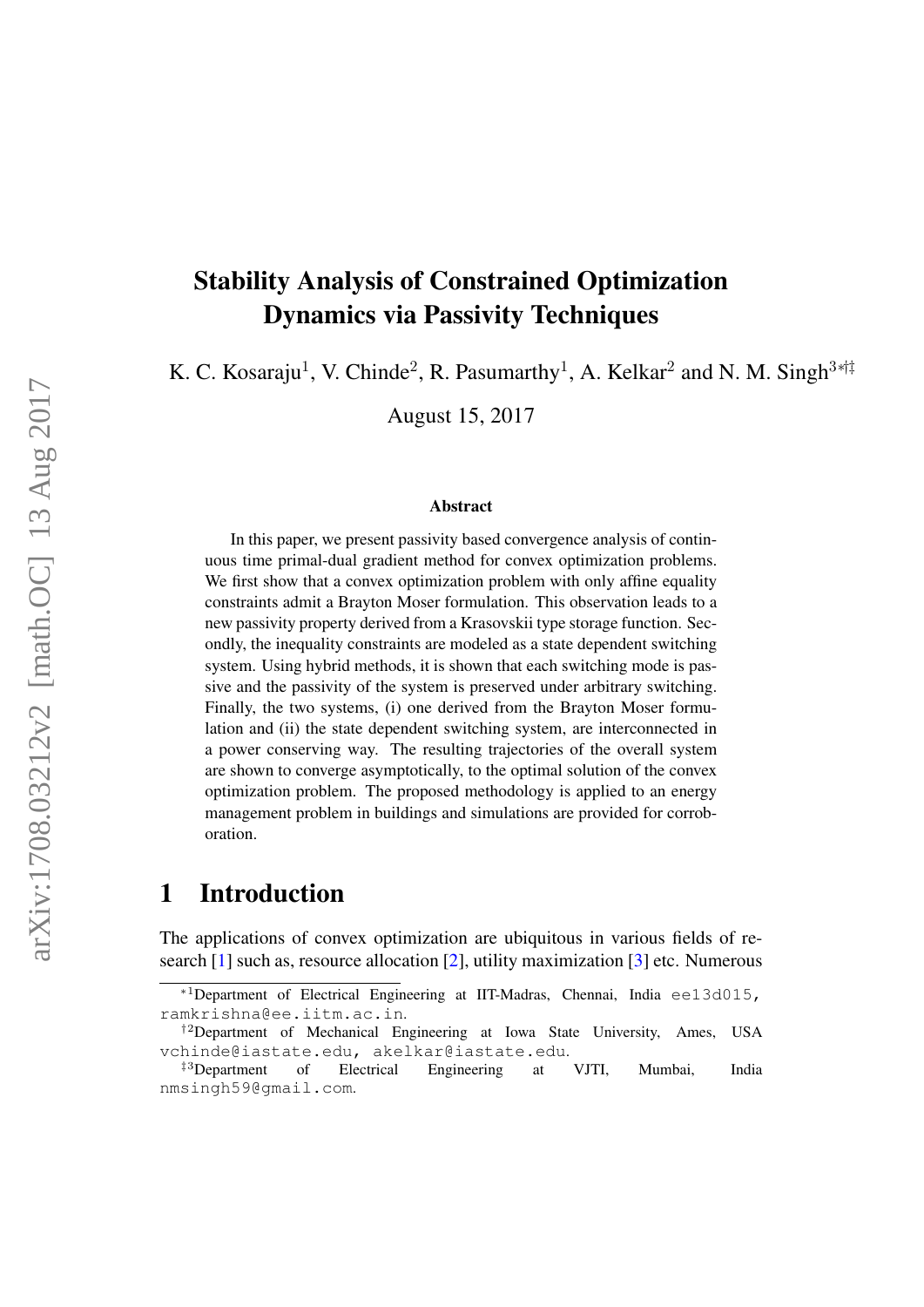methods are proposed to solve these optimization problems [\[4\]](#page-19-3). Solution techniques in a distributed setting have gained importance in recent times [\[5\]](#page-19-4). One of the standard tools for designing algorithms to solve such optimization problems is through primal-dual gradient method  $[6, 7]$  $[6, 7]$  $[6, 7]$ . Gradient based methods are a well known class of mathematical routines for solving convex optimization problems. From a control and dynamics perspective, these primal dual algorithms have much to offer in terms of using tools from system theory to have better understanding of the underlying dynamics. Passivity, a system theoretic tool has been widely used for studying dynamical systems as it relates to energy conservation and used for attaining classical control objectives such as stabilization and performance.

The convergence of gradient based methods and Lyapunov stability relate the solution of the optimization problem to the equilibrium point of a dynamical system. The Krasovskii-Lyapunov function is particularly suited for establishing stability of the continuous time gradient laws, as the equilibrium point (or solution of the optimization problem) is not known apriori. In [\[8\]](#page-20-0), the authors used this Krasovskii Lyapunov function and hybrid Lasalle's invariance principle [\[9\]](#page-20-1) to prove asymptotic stability of a network optimization problem. The gradient structure of the primal-dual equations characterizing the optima of a convex optimization with only equality constraint admit a Brayton Moser (BM) form. Further, using the duality between energy and co-energy the BM form is partially transformed into a port-Hamiltonian (pH) form [\[10,](#page-20-2) [11\]](#page-20-3). These transformations pave the way for passivity/stability analysis using (i) the invariance principle for discontinuous Caratheodory systems [\[12\]](#page-20-4) and (ii) an incremental passivity property for the misfit dynamics. In  $[13]$ , the authors provided robustness analysis for primaldual dynamics of convex optimization problem with only equality constraint. A brief list of applications of primal dual gradient methods is given below: in the context of power systems, these methods have been used to achieve optimal load sharing [\[14\]](#page-20-6), investigating effects of real-time pricing on stability and volatility of electricity markets [\[15\]](#page-20-7), and stability analysis of integrated power markets with physical dynamics [\[11\]](#page-20-3). In [\[16\]](#page-20-8), primal-dual gradient method is used to solve the energy management problem in application to HVAC systems.

Increasing energy demand, with supply constraints brings consumers and producers to behave in a manner of maximizing social welfare. In the context of building energy management system, the buildings (consumers) try to optimize their set-point to maximize comfort, whereas utilities try to reduce their generation costs. Traditionally, conventional generators were employed to meet the additional demand. With increasing demand side management programs, utilities provide incentives to consumers to lower the overall power demand. This results in reducing load during the time when prices are high. These programs lead to a process which involve both the supply and the demand-side resources to minimize the overall cost. Building systems being one of the strong contenders for providing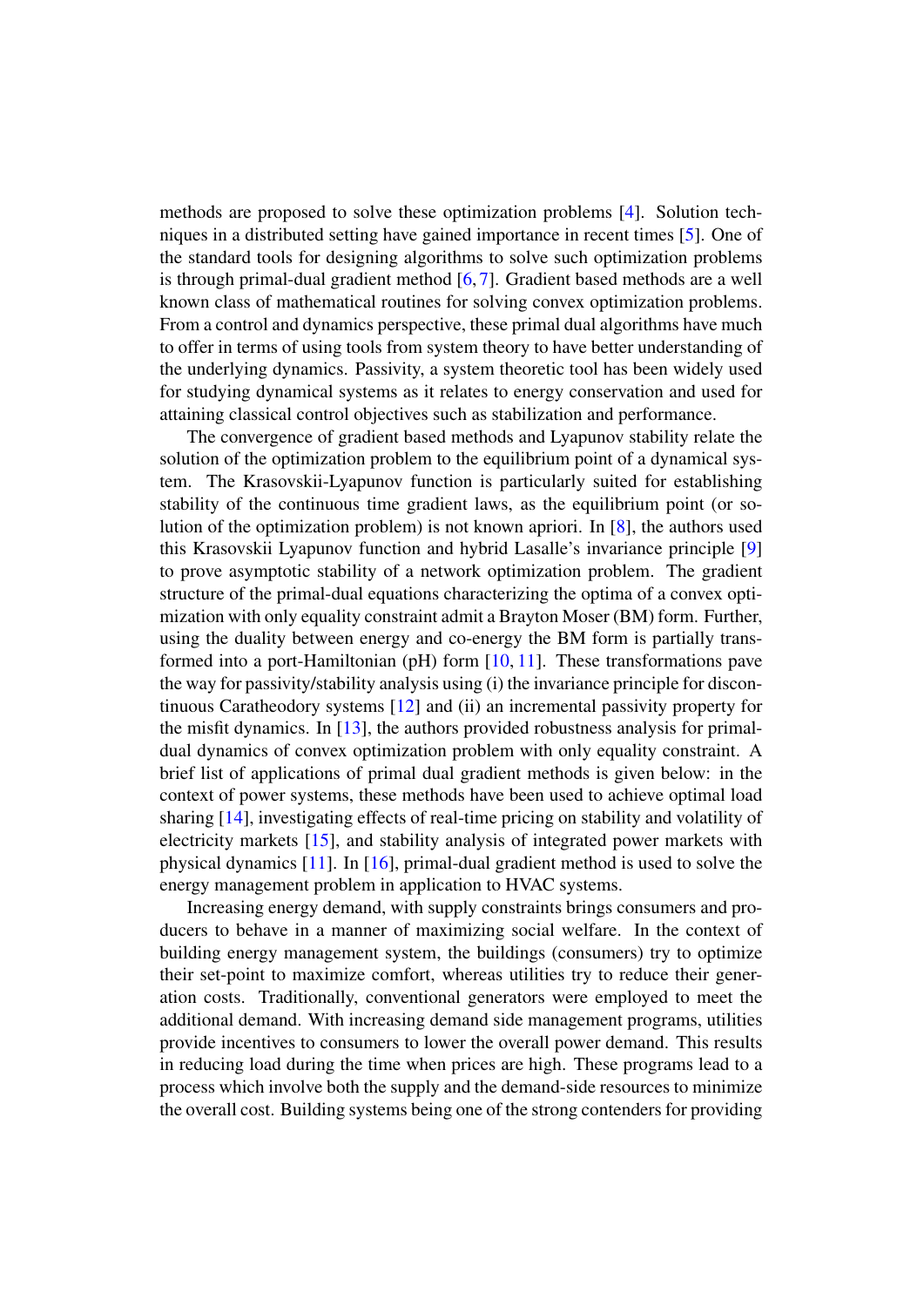ancillary services to the grid [\[17\]](#page-20-9) in which heating ventilating and airconditioning (HVAC) systems play a significant role, as they account for approximately 30- 40% of the total energy demand. There is a vast amount of literature on demand response (DR) strategies in maintaining optimal balance between supply and demand at all times. An overview on the types of DR and taxonomy for demand side management is described in [\[18\]](#page-20-10). Real-time pricing based demand response (DR) application [\[19\]](#page-21-0) has been deployed in smart meters of residential homes to have direct control of loads such as air conditioners etc. Recently the authors [\[20\]](#page-21-1) have proposed the Brayton - Moser (BM) formulation for modeling and stability analysis of HVAC subsystems.

### Motivations and Main contributions

In any stabilization problem, whether it is to stabilize a system to an equilibrium point or to an operating point, the velocities must converge asymptotically to zero. This observation motivates the need for storage functions defined explicitly in velocities. A good candidate, in general, is a positive definite quadratic function of velocities. In [\[21\]](#page-21-2), the authors showed that for systems specified in BM form a new passivity property can be derived, with differentiation at both the port variables. In this paper, we employ a similar methodology to derive passive maps directly from the BM form of a convex optimization problem with only equality constraints. The primal-dual dynamics of the inequality constraint is modelled as a state dependent switching system. We first show that each switching mode is passive and the passivity of the system is preserved under arbitrary switching using hybrid passivity tools, a methodology similar to switched Lyapunov functions for stability analysis of switch system. Finally, the two systems, (i) one derived from the Brayton Moser formulation and (ii) the state dependent switching system, are interconnected in a manner such that the equilibrium is the solution of the convex optimization problem.

As a case study, we apply primal-dual methodology to a social welfare problem associated with building energy management system. From an application stand point, BM framework presents a design methodology for stabilization [\[20\]](#page-21-1) of HVAC subsystems. This motivates us to analyze the social-welfare problem, in the context of building systems, formulated as a trade-off between user comfort and generation costs.

An elaborate version of this manuscript can be found at [\[22\]](#page-21-3).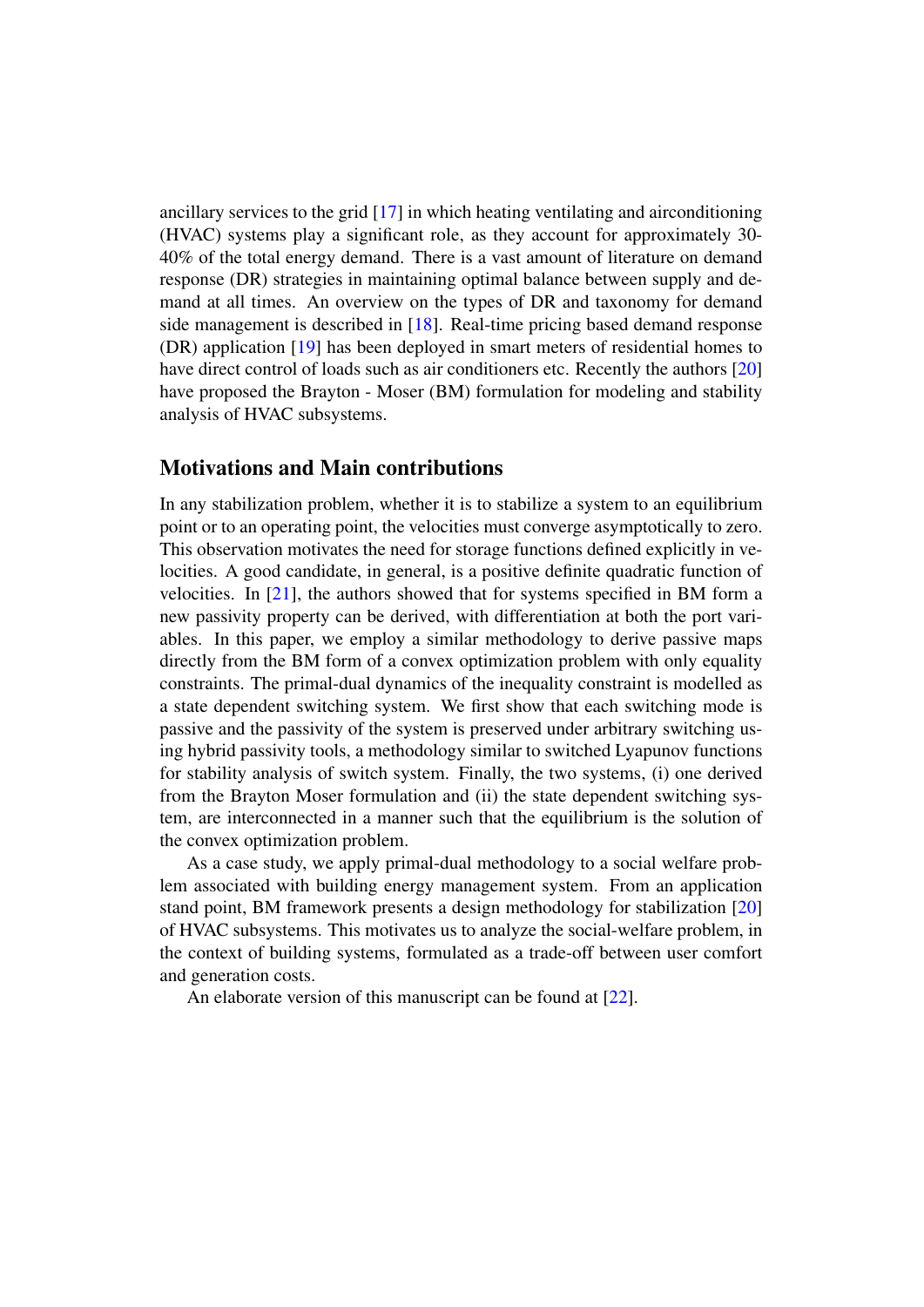## 2 Preliminaries

#### Brayton-Moser formulation

Consider the standard representation of a dynamical system in Brayton-Moser (BM) formulation

$$
Q(x)\dot{x} = \nabla_x P(x) + G(x)u\tag{1}
$$

the system state vector  $x \in \mathbb{R}^n$  and the input vector  $u \in \mathbb{R}^m$   $(m \leq n)$ .  $P(x)$ :  $\mathbb{R}^n \to \mathbb{R}$  is a scalar function of the state, which has the units of power, also referred to as mixed potential function [\[10\]](#page-20-2).  $Q(x)$  :  $\mathbb{R}^n \to \mathbb{R}^{n \times n}$  and  $G(x)$  :  $\mathbb{R}^n \to \mathbb{R}^{n \times m}$ . In BM formulation we represent the system dynamics in pseudogradient form,  $(Q(x)$  and  $P(x)$  are indefinite). Therefore  $P(x)$  can not be used as a Lyapunov function for stability analysis. A way of constructing a suitable Lyapunov function involves finding  $\alpha \in \mathbb{R}$  and  $M \in \mathbb{R}^{n \times n}$  [\[21,](#page-21-2) [23\]](#page-21-4) such that

$$
\tilde{P} = \alpha P + \frac{1}{2} \nabla_x P^\top M \nabla_x P \tag{2}
$$

# 3 Passivity based formulation of the optimization problem

Consider the following constrained optimization problem

<span id="page-3-0"></span>
$$
\begin{array}{ll}\n\text{minimize} & f(x) \\
\text{subject to} & h_i(x) = 0 \quad i = 1, \dots, m\n\end{array} \tag{3}
$$

where  $f : \mathbb{R}^n \to \mathbb{R}$  is continuously differentiable  $(C^1)$  and strictly convex and  $h_i(\in C^1): \mathbb{R}^n \to \mathbb{R}$  is affine. Assume

- (i) that the objective function has a positive definite Hessian  $\nabla_x^2 f(x)$
- (ii) that the problem  $(3)$  has a finite optimum, and Slater's condition is satisfied (i.e., the constraints are feasible) and strong duality holds [\[4\]](#page-19-3).

The solution  $x^*$  is an optimal solution to [\(3\)](#page-3-0) if there exists  $\lambda^* \in \mathbb{R}^m$  such that the following Karush-Kuhn-Tucker (KKT) conditions are satisfied.

<span id="page-3-1"></span>
$$
\nabla_x f(x^*) + \sum_{i=1}^m \lambda_i \nabla_x h_i(x^*) = 0
$$
  
\n
$$
h_i(x^*) = 0 \quad \forall i \in \{1, \dots, m\}
$$
\n(4)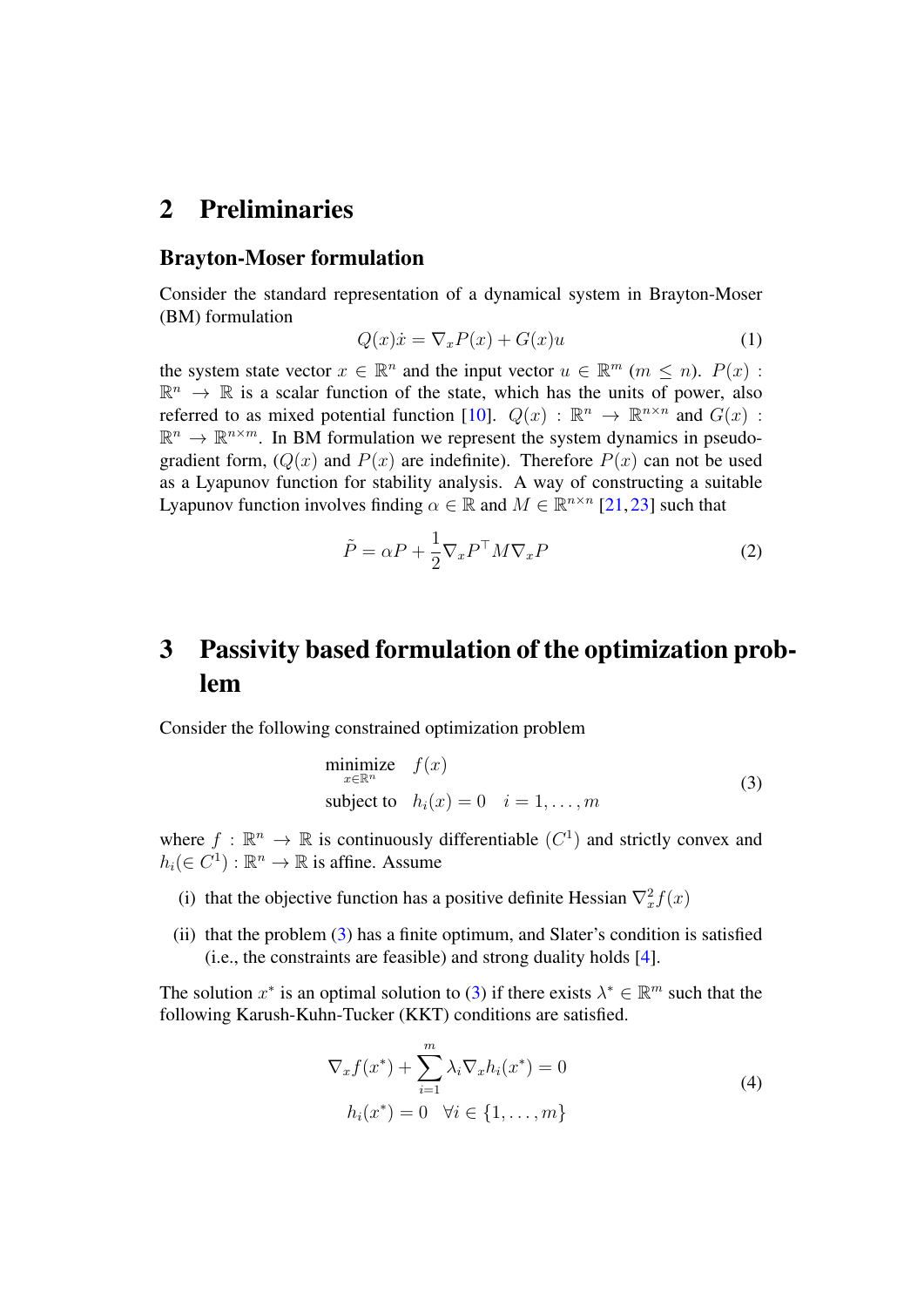The Lagrangian of [\(3\)](#page-3-0) is given by

<span id="page-4-1"></span>
$$
\mathcal{L} = f(x) + \sum_{i=1}^{m} \lambda_i h_i(x) \tag{5}
$$

Since strong duality holds for [\(3\)](#page-3-0),  $(x^*, \lambda^*)$  is a saddle point of the Lagrangian  $\mathcal L$ if and only if  $x^*$  is an optimal solution to [\(3\)](#page-3-0) and  $\lambda^*$  is optimal solution to its dual problem. Consider the following dynamics

$$
-\tau_x \dot{x} = \nabla_x f(x) + \sum_{i=1}^m \lambda_i \nabla_x h_i(x) + u
$$
  

$$
\tau_{\lambda_i} \dot{\lambda}_i = h_i(x), \quad y = -x.
$$
 (6)

<span id="page-4-0"></span>where  $\tau_x, \tau_\lambda$  are positive definite matrices and input  $u, y \in \mathbb{R}^n$ . The unforced system  $(u = 0)$  of equations [\(6\)](#page-4-0) represent primal-dual dynamics corresponding to [\(5\)](#page-4-1) and the equilibrium corresponds to the KKT conditions [\(4\)](#page-3-1).

### 3.1 The Brayton Moser formulation:

Denote  $z = [x; \lambda]$ . The continuous time gradient laws [\(6\)](#page-4-0), associated with [\(3\)](#page-3-0), naturally admit a Brayton-Moser (BM) formulation

$$
Q(z)\dot{z} = \nabla_z P(z) + u \tag{7}
$$

with  $Q(z) = \text{diag}\{-\tau_x, \tau_\lambda\}$  and  $P(z) = f(x) + \lambda^\top h(x)$  is a scalar function of the state, which has the units of power, also referred to as mixed potential function [\[10\]](#page-20-2).

<span id="page-4-3"></span>**Proposition 3.1.** *Let*  $\bar{z} = (\bar{x}, \bar{\lambda})$  *satisfy* [\(4\)](#page-3-1)*.* Assume  $h(x)$  *is convex and*  $f(x)$ *strictly convex. Then the system of equations* [\(6\)](#page-4-0) *are passive with port variables*  $(i, j)$  [\[21\]](#page-21-2). Further every solution of the unforced version ( $u = 0$ ) of [\(6\)](#page-4-0) asymp*totically converges to*  $\bar{z}$ *.* 

The proof of this and other propositions are given in Appendix at the end of this paper.

#### 3.2 Inequality constraints

We now define the inequality constraint  $q_i(\tilde{u}) \leq 0$  as the following hybrid dynamics

<span id="page-4-2"></span>
$$
\tau_{\mu}\dot{\mu}_i = (g_i(\tilde{u}))_{\mu_i}^+ \tag{8}
$$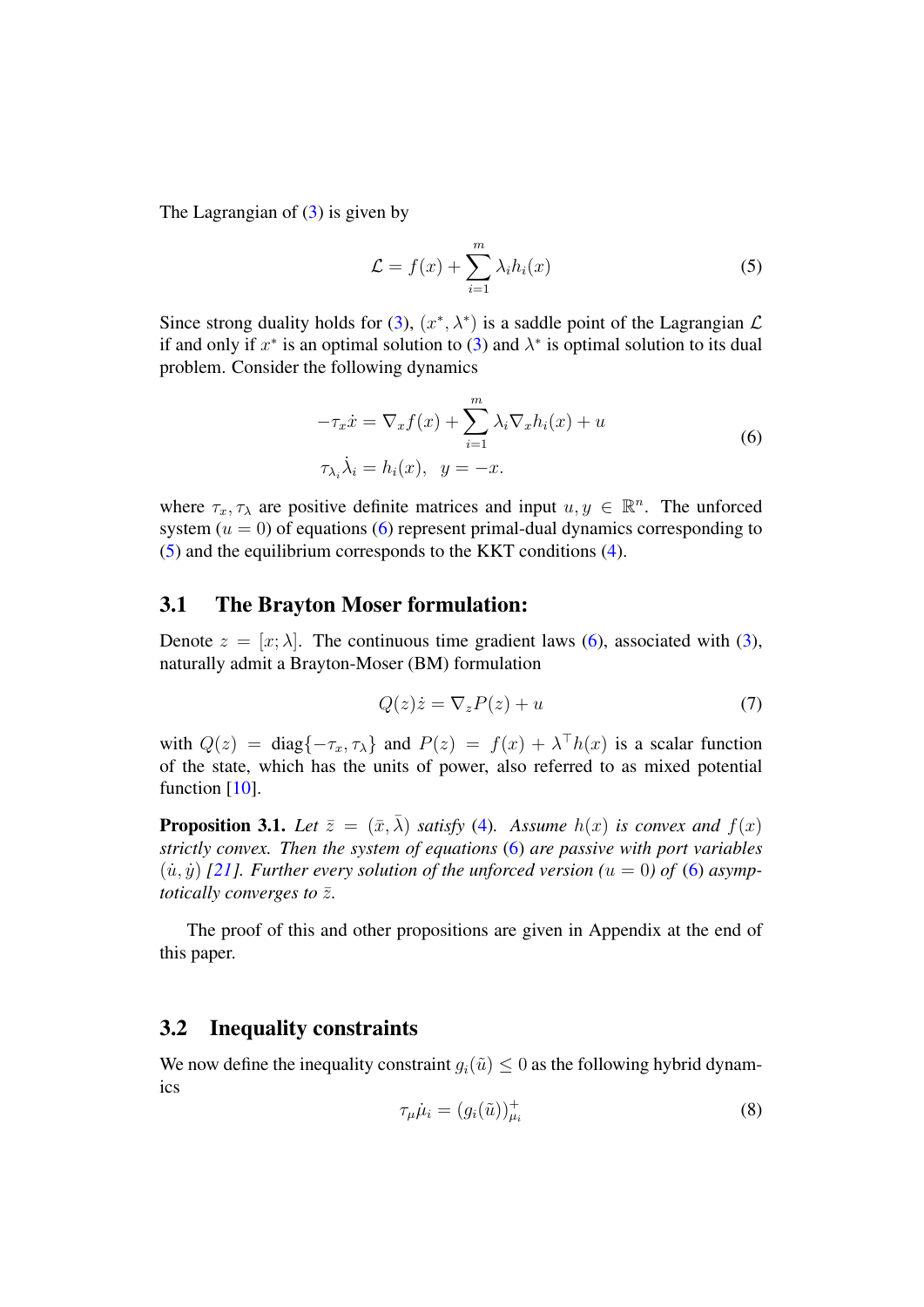where  $\tilde{u} \in \mathbb{R}^n$  and  $i \in \{1 \cdots p\}$ . The positive projection of  $g_i(\tilde{u})$  can be written as

$$
(g_i(\tilde{u}))_{\mu_i}^+ = \begin{cases} g_i(\tilde{u}) & \mu_i > 0\\ \max\{0, g_i(\tilde{u})\} & \mu_i = 0 \end{cases}
$$

Note that the discontinuity in the above equations occurs when  $q_i(\tilde{u}) < 0$  and  $\mu_i = 0$ , the value of  $g_i(\tilde{u})^+$  switches from  $g_i(\tilde{u})$  to 0. To make this more visible, we redefine these equations equivalently as follows;

$$
(g_i(\tilde{u}))_{\mu_i}^+ = \begin{cases} g_i(\tilde{u}) & (\mu_i > 0 \text{ or } g_i(\tilde{u}) > 0) \\ 0 & \text{otherwise} \end{cases}
$$
(9)

The projection is said to be active in the second case. Let  $P$  represent the power set of  $\{1 \cdots p\}$ , then we define the function  $\sigma : [0, \infty) \to \mathcal{P}$  as follows

<span id="page-5-3"></span>
$$
\sigma(t) = \{i \mid \text{ if } \mu_i(t) = 0 \text{ and } g_i(\tilde{u}) \le 0 \ \forall i \in \{1, ..., p\}\}\
$$
 (10)

where the projection is active. With  $\sigma(t)$  representing the switching signal, equation [\(8\)](#page-4-2) now takes the form of a switched system

$$
\tau_{\mu}\dot{\mu}_{i}=g_{i}(\tilde{u},\sigma) = \begin{cases} g_{i}(\tilde{u}); & i \notin \sigma(t) \\ 0; & i \in \sigma(t) \end{cases}
$$
(11)

The overall dynamics of the p inequality constraints  $g_i(\tilde{u}) \leq 0 \ \forall i \in \{1 \cdots p\}$  can be written in a compact form as:

<span id="page-5-0"></span>
$$
\tau_{\mu}\dot{\mu} = g(\tilde{u}, \sigma) \tag{12}
$$

where  $\mu_i$  and  $g_i(\tilde{u}, \sigma)$  are  $i^{th}$  components of  $\mu$  and  $g(\tilde{u}, \sigma)$  respectively. A strictly passive system can be proven to be asymptotically stable, with Lyapunov function as the storage function. But in the case of switching systems its misleading. It is well known that a sufficient condition for a switched system to be passive system is that the storage function should be common for all the individual subsystems [\[24\]](#page-21-5). In general it is not easy to find such storage functions. Here we use passivity property defined with 'multiple storage functions' [\[25\]](#page-21-6). Consider the following storage function(s)

<span id="page-5-2"></span>
$$
S_{\sigma_q}(\mu) = \frac{1}{2} \sum_{i \notin \sigma_q} \dot{\mu}_i^2 \tau_{\mu_i} \quad \forall \sigma_q \in \mathcal{P}
$$
 (13)

<span id="page-5-1"></span>Proposition 3.2. *The switched system* [\(12\)](#page-5-0) *is passive with multiple storage functions*  $S_{\sigma q}$  (defined one for each switching state  $\sigma_q \in \mathcal{P}$  ), input port  $u_s = \dot{\tilde{u}}$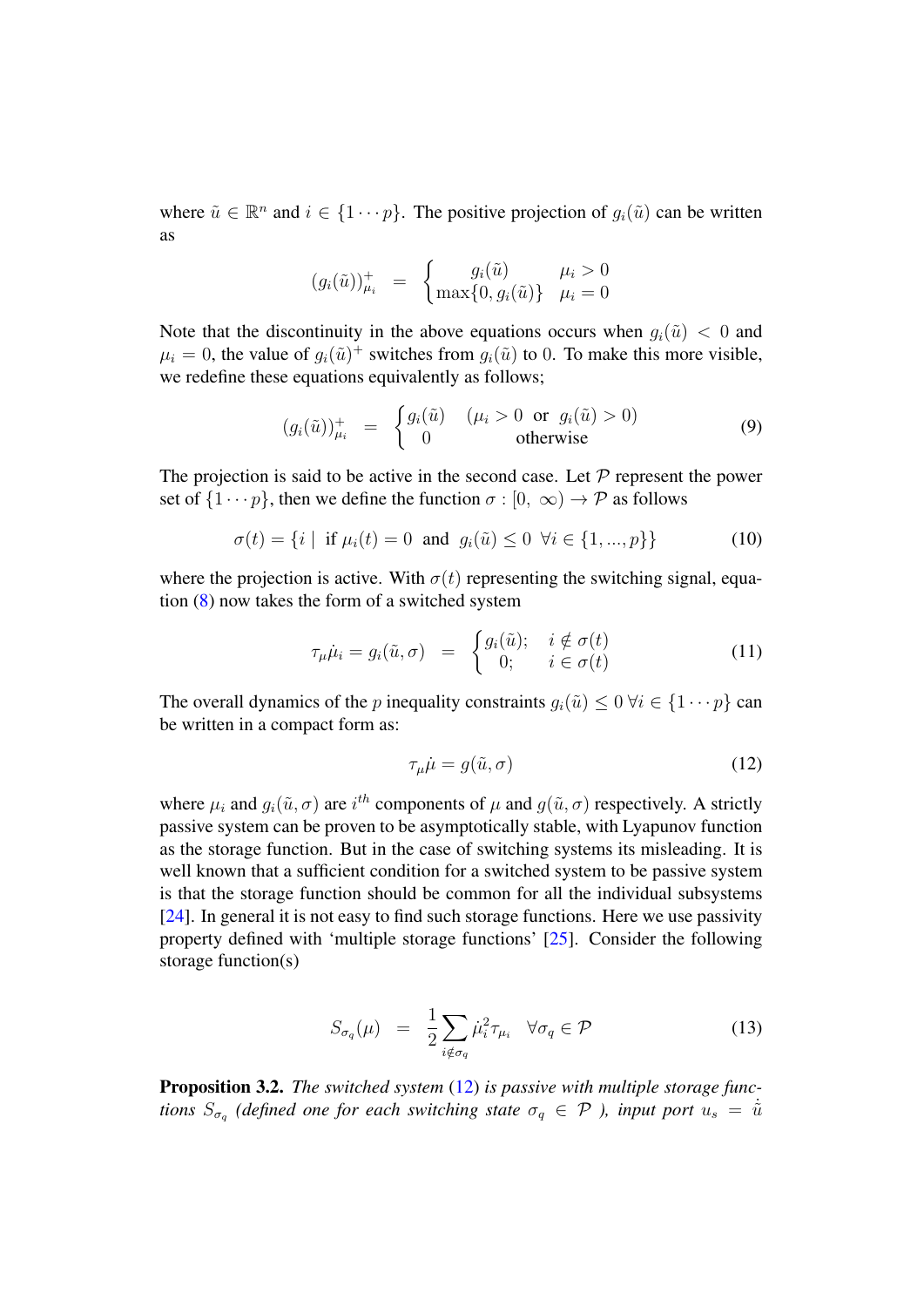and output port  $y_s = \dot{\tilde{y}}$  where  $\tilde{y} = \sum_{\forall i} \mu_i \nabla_{\tilde{u}} g_i(\tilde{u})$ *. That is, for each*  $\sigma_p \in \mathcal{P}$ with the property that for every pair of switching times  $(t_i, t_j)$ ,  $i < j$  such that  $\sigma(t_i) = \sigma(t_j) = \sigma_p \in \mathcal{P}$  and  $\sigma(t_k) \neq \sigma_p$  for  $t_i < t_k < t_j$ , we have

$$
S_{\sigma_p}(\mu(t_j)) - S_{\sigma_p}(\mu(t_i)) \le \int_{t_i}^{t_j} u_s^\top y_s dt \tag{14}
$$

<span id="page-6-3"></span>**Proposition 3.3.** *The equilibrium set*  $\Omega_e$  *defined by constant control input*  $\tilde{u} = \tilde{u}^*$ *of* [\(8\)](#page-4-2)

$$
\Omega_e = \{ (\bar{\mu}, \tilde{u}^*) | g_i(\tilde{u}^*) \le 0, \ \ \bar{\mu}_i g_i(\tilde{u}^*) = 0 \ \forall i \in \{1, \dots, p\} \}
$$

*is asymptotically stable.*

### <span id="page-6-1"></span>3.3 The overall optimization problem:

The most interesting property of passive systems is their modular nature. One can define power conserving interconnections (such as Newton law's or Kirchoff's current/voltage laws) between these systems, and show that the overall system is passive and there by stability. In this subsection we define a power conserving interconnection between passive systems associated with optimization problem with an equality constraint  $(6)$  and an inequality constraint  $(8)$ .

<span id="page-6-2"></span>Proposition 3.4. *Consider the interconnection of passive systems* [\(6\)](#page-4-0) *and* [\(8\)](#page-4-2)*, via the following interconnection constraints*  $u = -\tilde{y} + v$  *and*  $\tilde{u} = x, v \in \mathbb{R}^p$ . The *interconnected system is then passive with port variables*  $\dot{v}$ *,*  $-\dot{x}$ *. Moreover for*  $v = 0$  *the interconnected system represents the primal-dual gradient dynamics of the optimization problem*

<span id="page-6-0"></span>
$$
\begin{array}{ll}\n\text{minimize} & f(x) \\
\text{subject to} & h(x) = 0 \\
& g_i(x) \le 0 \quad i = 1, \dots, p\n\end{array} \tag{15}
$$

*and the trajectories converge asymptotically to the optimal solution of* [\(15\)](#page-6-0)*.*

## 4 Building Energy Management Formulation

This section describes the mathematical formulation of the energy management problem of building HVAC systems. The problem is formulated by taking into account the interaction between the multiple consumers and a single producer in achieving social welfare. The rising opportunities for demand side flexibility enables the consumers to manage their load to reduce their costs, in this context, we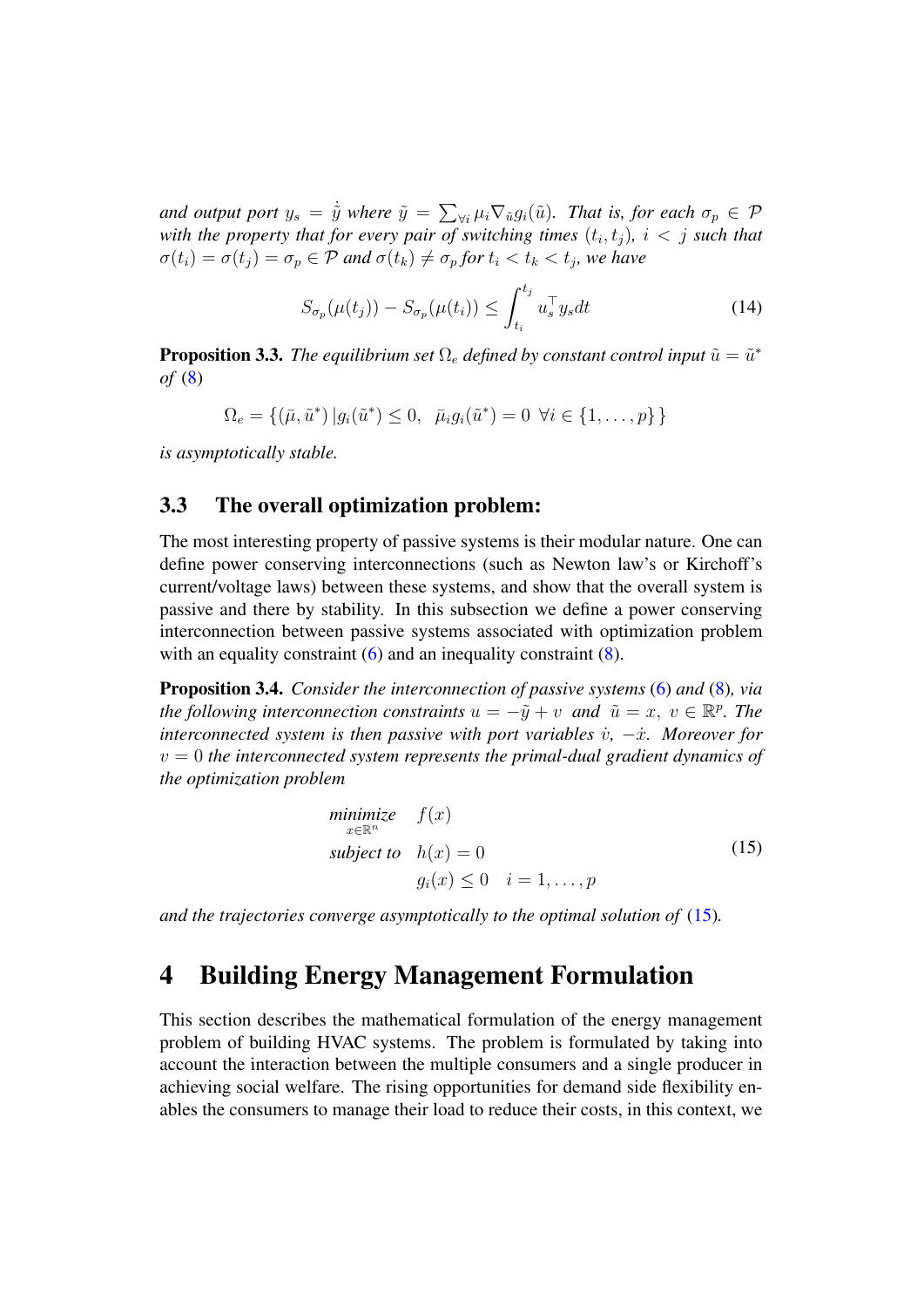<span id="page-7-0"></span>

Figure 1: Coalition model of producer-consumer interaction

model the coalition by group of consumers in order to have access to wholesale energy markets. The coalition coordinator or energy provider purchases the electricity from wholesale energy markets and resells to each member of the coalition using a simple price structure. In this paper we consider a time-of-use (TOU) pricing. A schematic representation of the interaction between coalition coordinator and group of consumers is shown in Fig. [1.](#page-7-0) Furthermore, each member of the coalition tries to maximize his own benefit by contributing to overall demand reduction. In order to illustrate the energy management problem, we consider a simulated medium sized commercial building with different zones. The zone thermal dynamics is one of the essential component of the modeling building energy systems.

### 4.1 Thermal dynamics of building

The thermal dynamics of a multi-zone building can be represented using a resistancecapacitance network and the governing dynamics are given by [\[20\]](#page-21-1):

<span id="page-7-1"></span>
$$
C_i \dot{T}_i = \sum_{j \in \mathbb{N}_i} \frac{(T_j - T_i)}{R_{ij}} + \frac{(T_{\infty} - T_i)}{R_{i0}} + u_i + d_i \tag{16}
$$

where  $\mathbb{N}_i$  denotes all resistors connected to the  $i^{\text{th}}$  capacitor (includes zone and surface capacitances),  $T_i$  is the temperature of the i<sup>th</sup> zone and,  $T_{\infty}$  denotes the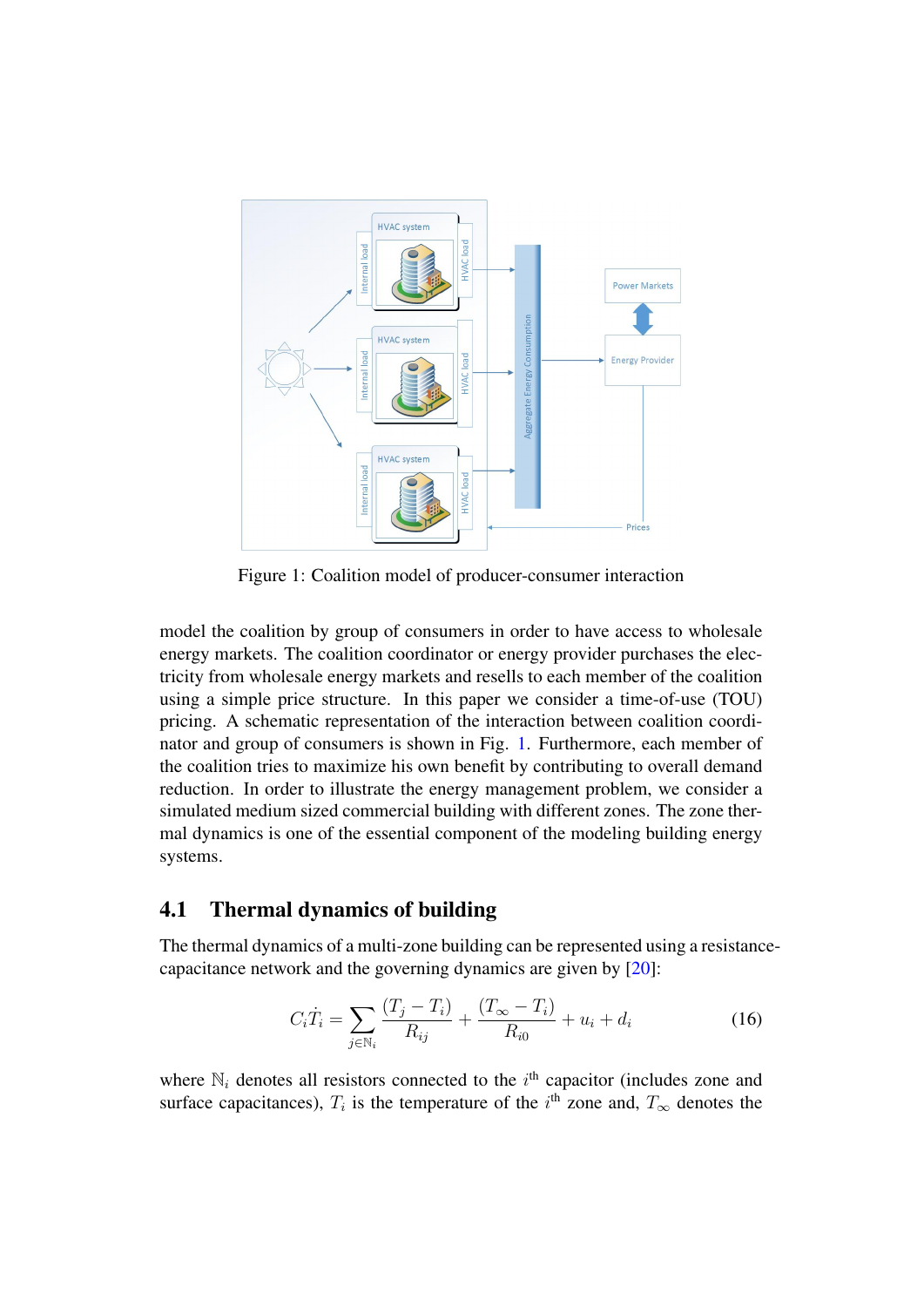ambient temperature.  $C_i$  is the thermal capacitance of the  $i<sup>th</sup>$  zone,  $R_{ij}$  is the thermal resistance between zone i and zone j,  $R_{i0}$  is the thermal resistance between zone *i* and ambient conditions,  $u_i$  is the heating/cooling input to the zone *i* and  $d_i$ denotes the heat gain due to sources such as solar, occupancy etc.

### 4.2 Problem formulation

*The optimization problem:* The energy management problem is formulated as a group of consumers that form a coalition and a energy provider or coalition coordinator who purchases electricity from the wholesale markets through contracts. The objective is to define the total welfare function of the coalition of consumers under the operational and market clearing constraints. The optimization problems for each consumer and producer at each time slot is given as below. The optimization problem for each consumer  $i$  is given as follows

$$
\begin{aligned}\n\text{maximize} \quad & U_i(x_i) - px_i \\
\text{subject to} \quad & x_i^{min} \le x_i \le x_i^{max}.\n\end{aligned}
$$

Each of these consumers has a private utility function  $U_i(x_i)$ , which represents the utility the consumer derives by consumption of  $x_i$  units of power. p stands for the market price,  $U_i(x_i) : \mathbb{R} \to \mathbb{R}$  is strictly concave function. The objective of energy provider is to maximize his profits and is given by

$$
\begin{aligned}\n\text{maximize} & \quad p\bar{x} - U(\bar{x}) \\
\text{subject to} & \quad \bar{x} = \sum_{i=1}^{N} x_i\n\end{aligned}
$$

where,  $\bar{x}$  denotes the total supply available to the consumers, N denotes the number of consumers,  $U(\bar{x}): \mathbb{R} \to \mathbb{R}$  is strictly convex function. Once we have the consumer and producer cost functions, the social welfare problem is formulated as the net benefits of the consumers and producer  $[26]$ , and is given by

$$
\begin{aligned}\n\text{maximize} & \sum_{x_i, \bar{x}}^N U_i(x_i) - U(\bar{x}) \\
\text{subject to} & \bar{x} = \sum_{i=1}^N x_i \quad x_i^{min} \le x_i \le x_i^{max}\n\end{aligned}
$$

Using the generic formulation discussed above, the energy management of HVAC system is formulated by considering the discomfort and generation costs as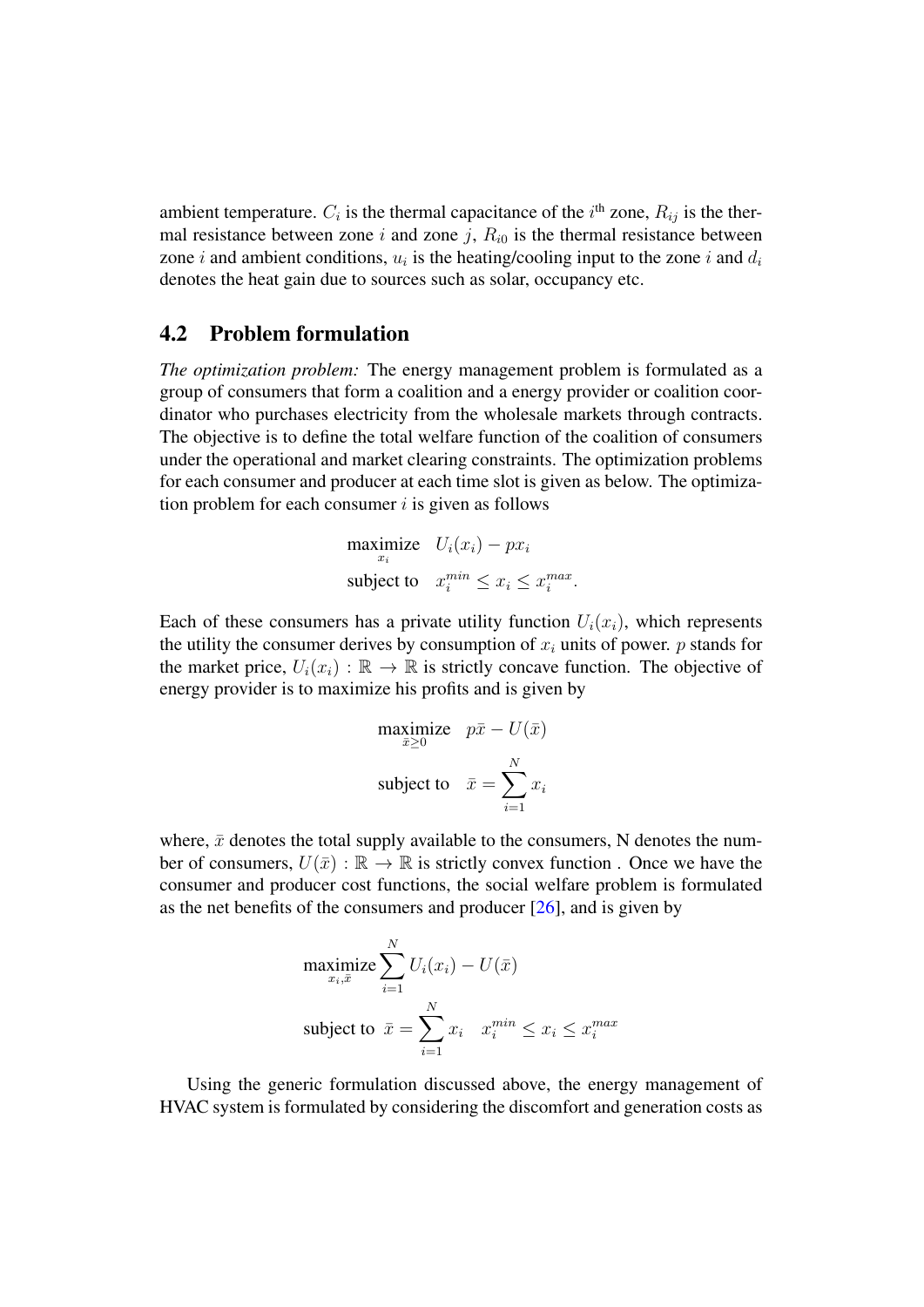consumer and producer utility functions, respectively [\[16\]](#page-20-8). This can be formulated as

<span id="page-9-2"></span>
$$
\underset{T_i,q}{\text{minimize}} \quad -\left(\sum_{i=1}^{N} U_i(T_i) - U(q)\right)
$$
\n
$$
\text{subject to} \quad \sum_{i=1}^{N} \theta \left(\sum_{j \in \mathbb{N}_i} \frac{(T_j - T_i)}{R_{ij}} + \frac{(T_{\infty} - T_i)}{R_{i0}} + d_i\right) = q
$$
\n
$$
T_i^{\min} \le T_i \le T_i^{\max} \quad i \in \{1, \dots, N\}
$$
\n
$$
(17)
$$

where,  $U_i(T_i) = b_i - \gamma_i (T_i - T_i^{ref})$  $\int_i^{ref}$ )<sup>2</sup>,  $U(q) = \rho_1 q^2 + \rho_2 q + \rho_3$  ( $\rho_1 > 0$ ) and  $\theta$  denotes the conversion factor from energy consumption to energy demand [\[27\]](#page-21-8). The coefficients  $\gamma_i > 0$  determines the tradeoff between cost and comfort [\[28\]](#page-21-9). The steady state dynamics of [\(16\)](#page-7-1) is considered to relate energy supply and demand. In the compact notation, the Lagrangian is given as

<span id="page-9-0"></span>
$$
\mathcal{L} = U(q) - U(T) + \lambda^T (AT + b - q)
$$
  
+  $\mu_l^T (T^{min} - T)^+ + \mu_h^T (T - T^{max})^+$  (18)

where,  $U(T) = \sum_{i=1}^{N} U_i(T_i)$ . As discussed in Section [3.3,](#page-6-1) the primal dual dynamics of [\(18\)](#page-9-0) is given as

<span id="page-9-1"></span>
$$
\tau_T \dot{T} = \nabla U(T) - A^T \lambda + \mu_l - \mu_h
$$
\n
$$
\tau_q \dot{q} = -\nabla U(q) + \lambda
$$
\n
$$
\tau_\lambda \dot{\lambda} = AT + b - q
$$
\n
$$
\tau_{\mu_l} \dot{\mu}_l = (T^{min} - T)_{\mu_l}^+
$$
\n
$$
\tau_{\mu_h} \dot{\mu}_h = (T - T^{max})_{\mu_h}^+
$$
\n(19)

Proposition 4.1. *The primal-dual dynamics* [\(19\)](#page-9-1) *converges asymptotically to the optimal solution of* [\(17\)](#page-9-2)*.*

*Proof.* Since the optimization problem [\(17\)](#page-9-2) has a strictly convex cost function and affine constraints, the result follows from Propositions [3.1](#page-4-3) - [3.4.](#page-6-2)  $\Box$ 

## <span id="page-9-3"></span>5 Simulation results

In this section, a simulated study is conducted using a building model emulating the ERS test-bed [\[29\]](#page-21-10), which represents a small-sized commercial building as shown in Fig. [2.](#page-10-0) This simulated model consists of two side-by-side independent and similar zones marked as A and B and distributed in four directions, East, South, West, and North, respectively. These zones are served using two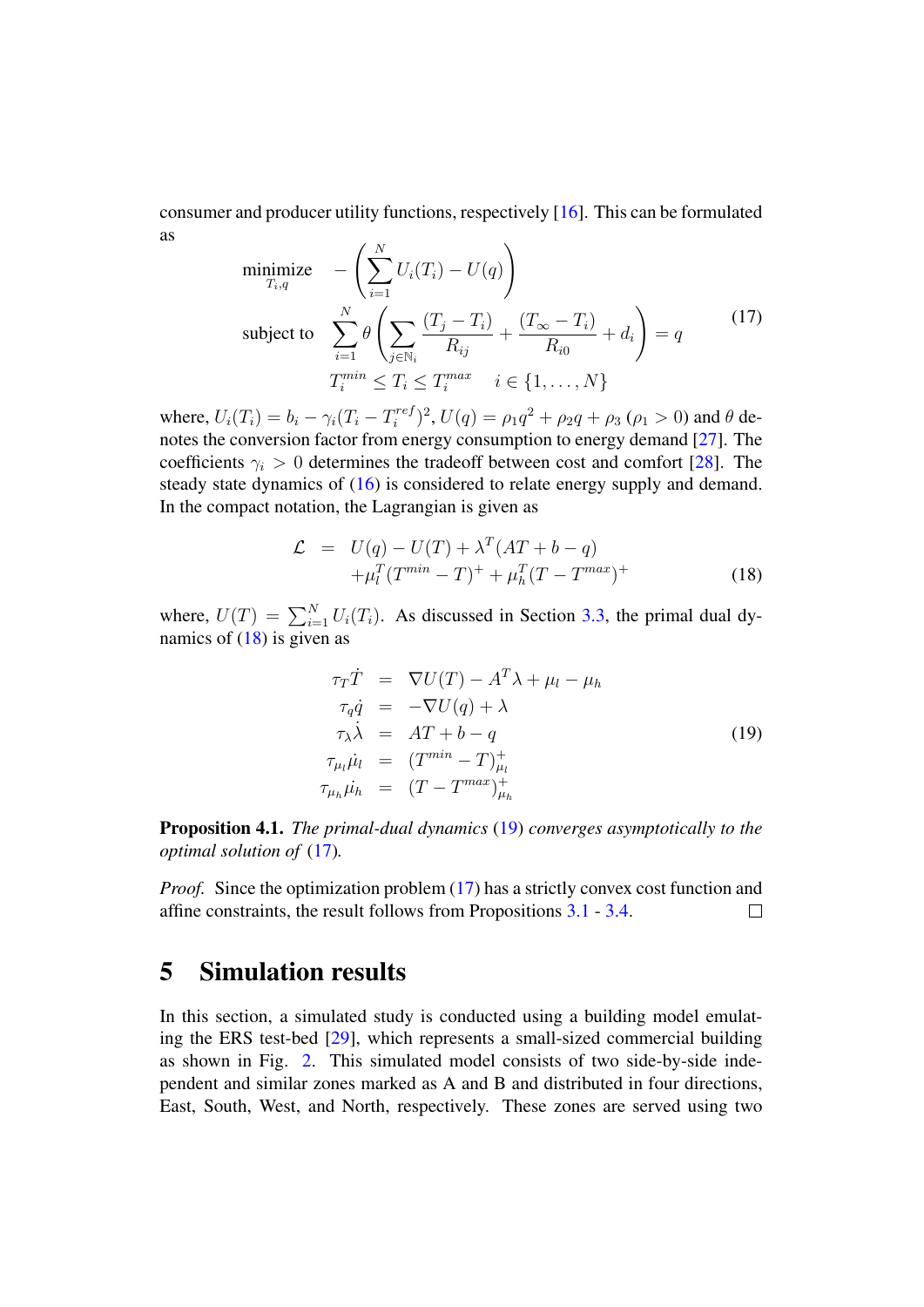<span id="page-10-0"></span>

Figure 2: Schematic of the simulated building model

air handling units (AHU) marked A and B, where each AHU will be serving four Variable Air Volume systems (AHU A serving 4 zones (A) in different directions). For simulation purpose, we consider four zones marked as A, distributed in four different directions supplied by a single air handling unit (AHU (A)). The parameters used for the simulation is shown in Table [1.](#page-10-1) To illustrate the effect of load

#### Table 1: PARAMETER SETTINGS

<span id="page-10-1"></span>

| $T_\infty, T_{min}, T_{max}, T_i^{ref}$                                                              | 30, 18, 24, 20.5 |
|------------------------------------------------------------------------------------------------------|------------------|
| Inertial time constants ( $\tau_T$ , $\tau_q$ , $\tau_{\lambda}$ , $\tau_{\mu_l}$ , $\tau_{\mu_h}$ ) |                  |
| $\rho_1, \rho_2, \rho_3$                                                                             | 0.5, 0, 0        |
| $b_i, d_i, R_{i0}, \theta$                                                                           | 40, 0.5, 11.5, 3 |

reduction during a price surge, we consider a simulated TOU pricing. TOU pricing essentially provides consumers with different rates at different times in a 24 hour period. Fig. [4](#page-13-0) shows the convergence of the algorithm to its optimal value and also the interplay between supply and demand.

Remark 1. *In this study we have four zones, each zone temperature has an upper and lower bound, giving rise to eight inequality constraints. In Figure [3](#page-11-0) we* have plotted the time evolution of their corresponding Lagrange variables  $\mu_i$ ,  $i \in \{1 \cdots 8\}$ . Let  $\{t_1 \leq \cdots \leq t_8\}$  denote the ordered sequence of time in*stances where the Lagrange variables*  $\mu_i$ *'s converge to zero. The resulting change*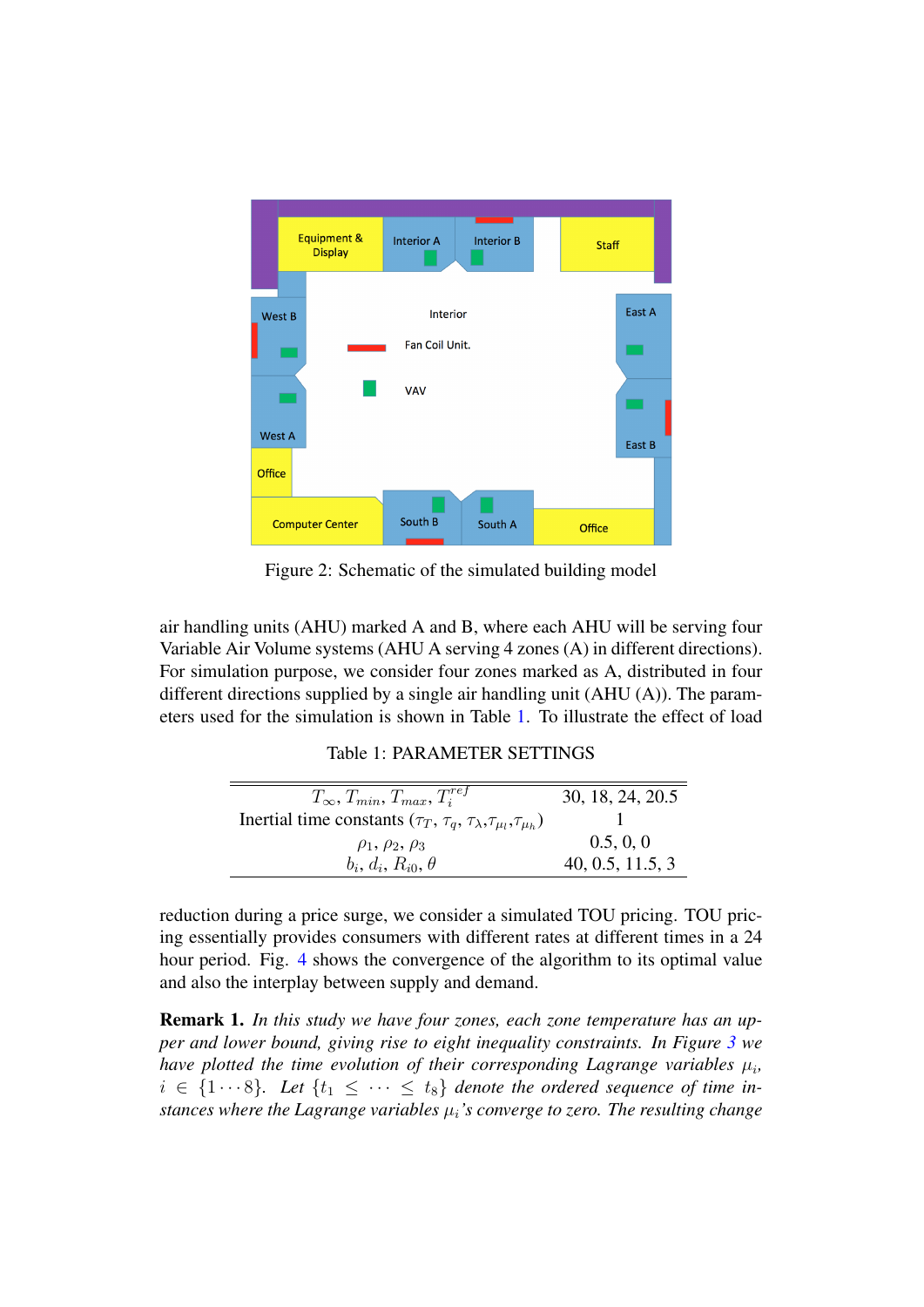<span id="page-11-0"></span>

Figure 3: The case study in Section [5](#page-9-3) have four zones, each zone temperature has an upper and lower bound, giving rise to eight inequality constraints. When an inequality constraint is feasible (i.e.  $g_i(T) \leq 0$  see Fig. [4\)](#page-13-0) and its corresponding Lagrange variable  $(\mu_i)$  converge to zero, then the closed loop storage function switches to a new storage function that is strictly less than the current one, causing a discontinuity.

*in the active sets (switching modes) is captured by the switching signal*  $\sigma(t)$ *. In the current scenario, the switching signal*  $\sigma(t)$  *have eight different switching modes,*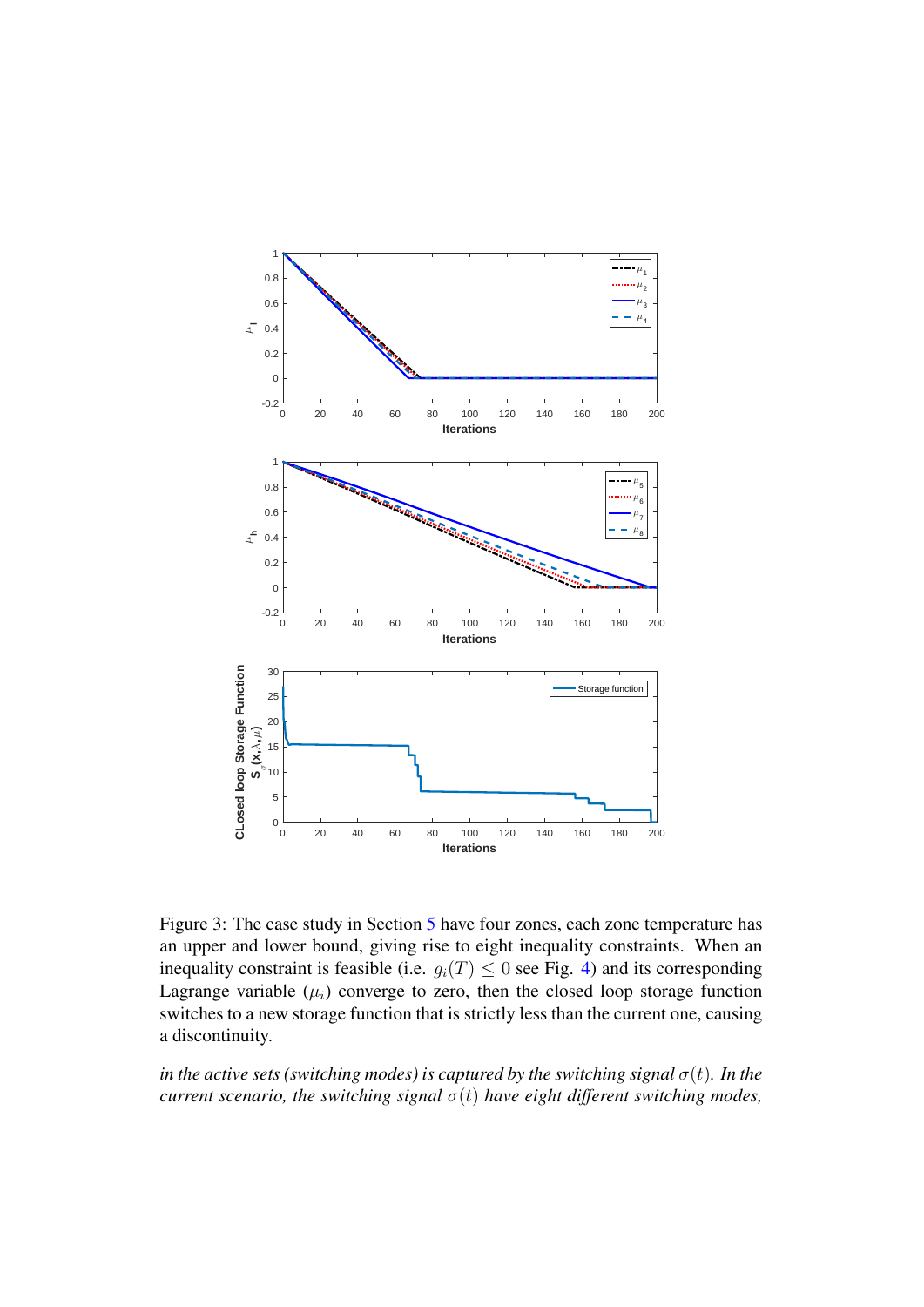*and a storage function is defined for each one (refer to Table [2\)](#page-12-0). Figure [3](#page-11-0) shows that the closed loop storage function decreases, discontinuously. This discontinuity appears because, at the end of each switching mode, we are switching to a new storage function that is strictly less than the current one. This is coherent with the Proposition [3.2,](#page-5-1) where passivity property is defined with multiple storage functions.*

| $t\,$            | $\sigma(t)$           | $S_{\sigma(t)} = \frac{1}{2} \sum_{i \notin \sigma(t)} \dot{\mu}_i^2 \tau_\mu$                                                           |
|------------------|-----------------------|------------------------------------------------------------------------------------------------------------------------------------------|
| $[0, t_1)$       | $\phi$                | $\frac{1}{2}\tau_{\mu}(\dot{\mu}_1^2+\dot{\mu}_2^2+\dot{\mu}_3^2+\dot{\mu}_4^2+\dot{\mu}_5^2+\dot{\mu}_6^2+\dot{\mu}_7^2+\dot{\mu}_8^2)$ |
| $[t_1, t_2)$     | $\{3\}$               | $\frac{1}{2}\tau_{\mu}(\dot{\mu}_1^2+\dot{\mu}_2^2+\dot{\mu}_4^2+\dot{\mu}_5^2+\dot{\mu}_6^2+\dot{\mu}_7^2+\dot{\mu}_8^2)$               |
| $[t_2,t_3)$      | $\{3,4\}$             | $\frac{1}{2}\tau_{\mu}(\dot{\mu}_1^2+\dot{\mu}_2^2+\dot{\mu}_5^2+\dot{\mu}_6^2+\dot{\mu}_7^2+\dot{\mu}_8^2)$                             |
| $[t_3, t_4)$     | $\{3,4,2\}$           | $\frac{1}{2}\tau_{\mu}(\dot{\mu}_1^2+\dot{\mu}_5^2+\dot{\mu}_6^2+\dot{\mu}_7^2+\dot{\mu}_8^2)$                                           |
| $[t_4, t_5]$     | $\{3,4,2,1\}$         | $\frac{1}{2}\tau_{\mu}(\dot{\mu}_5^2+\dot{\mu}_6^2+\dot{\mu}_7^2+\dot{\mu}_8^2)$                                                         |
| $[t_{5}, t_{6})$ | $\{3,4,2,1,5\}$       | $\frac{1}{2}\tau_{\mu}(\dot{\mu}_6^2+\dot{\mu}_7^2+\dot{\mu}_8^2)$                                                                       |
| $[t_6, t_7]$     | $\{3,4,2,1,5,6\}$     | $\frac{1}{2}\tau_{\mu}(\dot{\mu}_7^2+\dot{\mu}_8^2)$                                                                                     |
| $[t_7, t_8]$     | $\{3,4,2,1,5,6,8\}$   | $\frac{1}{2} \tau_{\mu} \dot{\mu}_{7}^{2}$                                                                                               |
| $(t_8,\infty)$   | $\{3,4,2,1,5,6,8,7\}$ |                                                                                                                                          |

<span id="page-12-0"></span>Table 2: Switching sequence  $\sigma(t)$  and the corresponding storage function  $S_{\sigma(t)}$ 

In order to evaluate the proposed algorithm for the 24 hour period, we consider the internal load profile as shown in Fig. [5](#page-13-1) which is the sum of heat gains due to occupancy and solar radiation. The occupancy load is computed based on the simulated test bed requirements based on [\[29\]](#page-21-10) using the fraction of total occupancy profile. Similarly the solar load is calculated based on the global horizontal irradiance data collected from [\[30\]](#page-21-11). The outside air temperature profile [\[30\]](#page-21-11) for summer is considered as shown in Fig. [6.](#page-14-0) The temperature profile for a particular zone (East A) is shown in Fig. [6](#page-14-0) to illustrate the zone behavior to the TOU pricing for a hot summer day. It can be seen that during the time when prices are high the zone temperatures vary while contributing to the overall demand reduction. As a result there is a reduction in cooling load of the building as shown in Fig. in comparison to the building when there is no energy management. Hence, the proposed algorithm effectively reduces the peak load, resulting in overall cost reduction.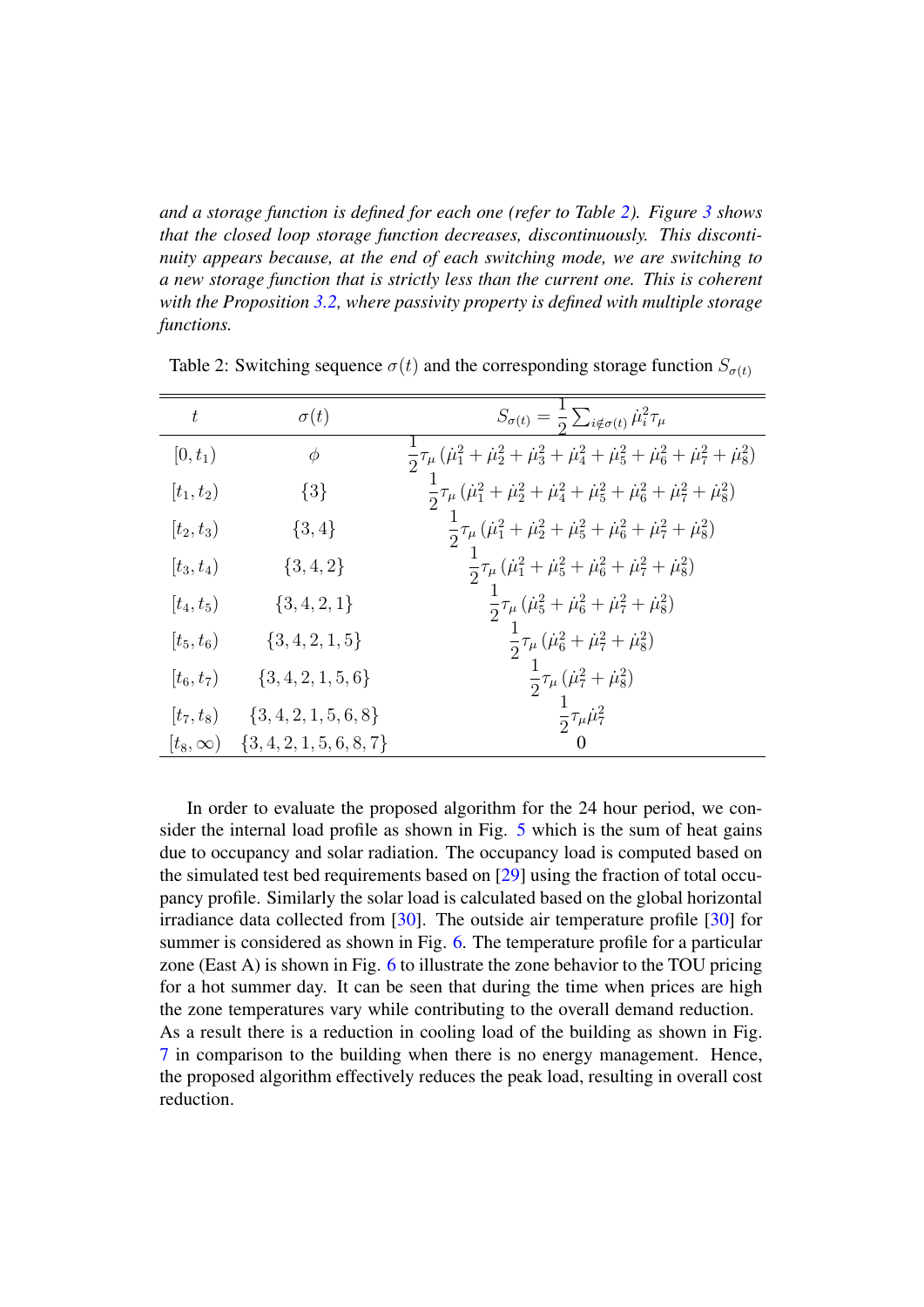<span id="page-13-0"></span>

<span id="page-13-1"></span>Figure 4: Zone temperature, Supply  $(q)$ -demand and pricing profiles



Figure 5: Internal load

# 6 Conclusions

Starting from an optimization problem with equality constraint we have shown that their primal-dual equations have a naturally existing Brayton Moser representation. Using the interconnection properties of BM systems we extended the optimization problem to include inequality constraints. The overall convergence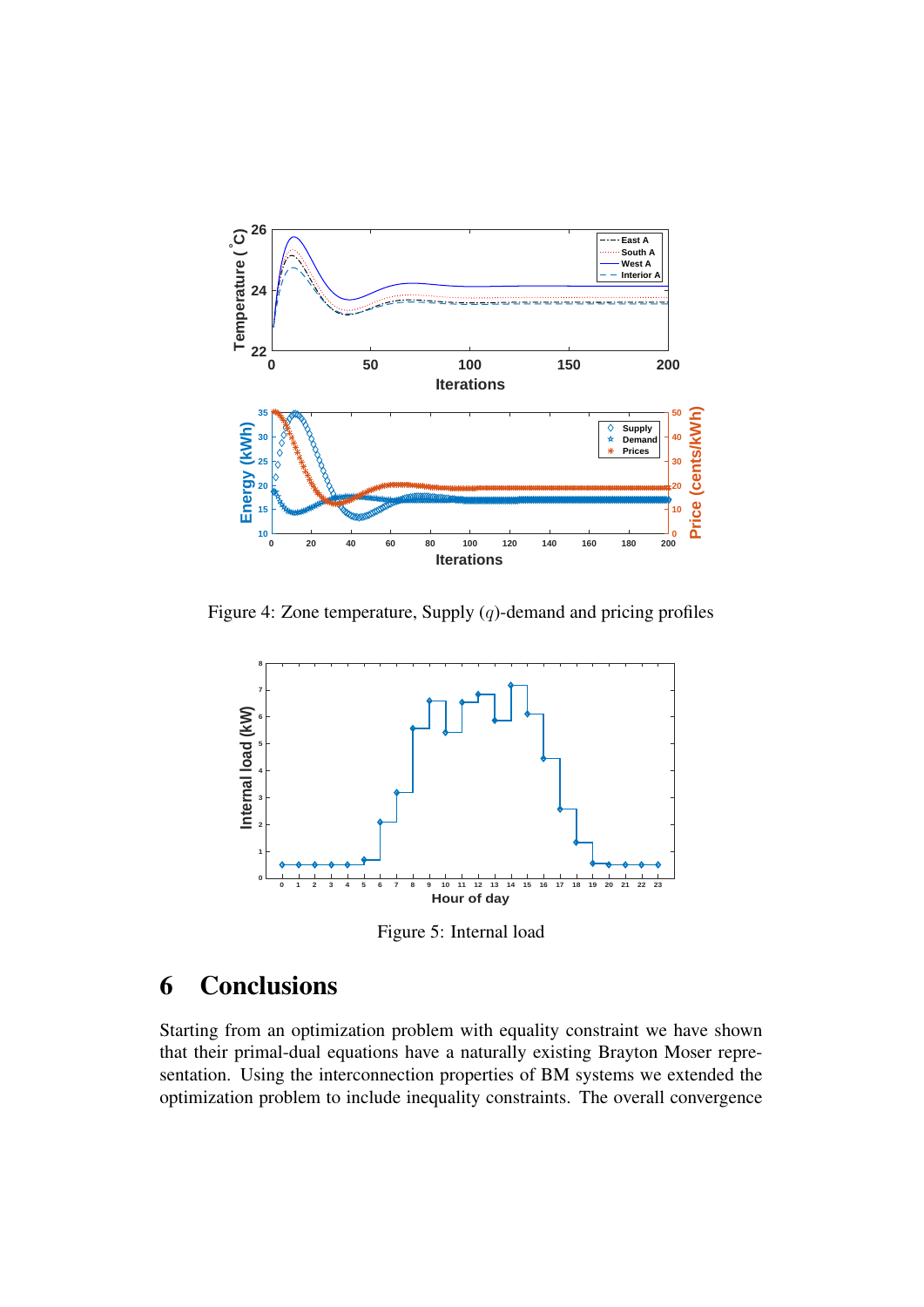<span id="page-14-0"></span>

Figure 6: Time of use prices and zone temperatures

<span id="page-14-1"></span>

Figure 7: Cooling load

is guaranteed by proving the asymptotic stability of individual subsystems, whose Lyapunov functions derived from BM formulation have their roots in Krasovskii method. This approach is supported by energy management problem in buildings to reduce the overall demand by varying the zone temperature values during the high prices. This approach further lends itself to include the distributed energy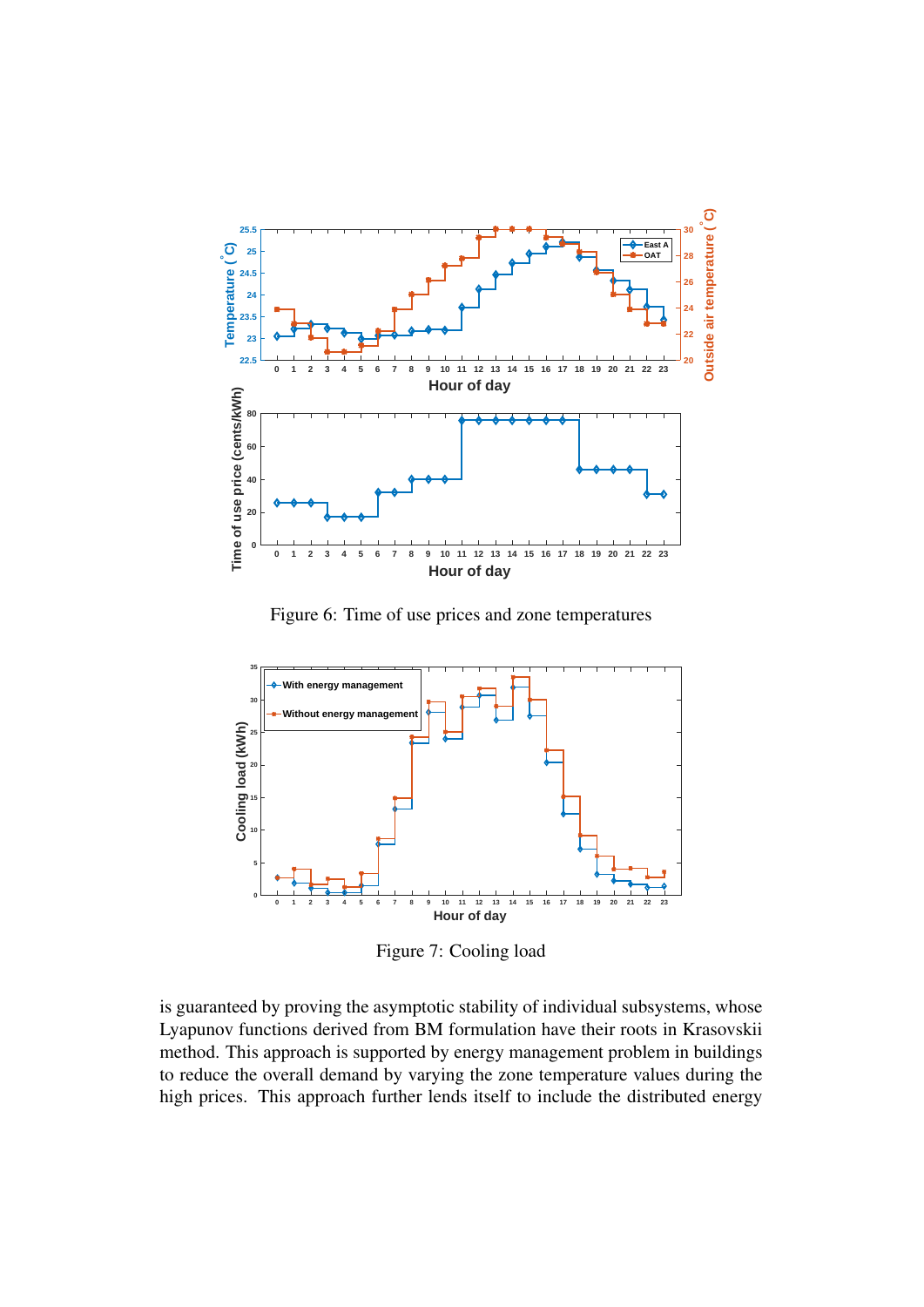resources such as photo-voltaic systems, etc., as well as battery energy storage into the buildings to find the optimal decisions to benefit both consumers and producers.

## APPENDIX

### A. Proof of Proposition [3.1:](#page-4-3)

In BM formulation we represent the system dynamics in pseudo-gradient form,  $(Q(z)$  and  $P(z)$  are indefinite). Therefore  $P(z)$  can not be used as a Lyapunov function for stability analysis. A way of constructing a suitable Lyapunov function involves finding  $\alpha \in \mathbb{R}$  and  $M \in \mathbb{R}^{n \times n}$  [\[21,](#page-21-2) [23\]](#page-21-4) such that

<span id="page-15-0"></span>
$$
\tilde{P} = \alpha P + \frac{1}{2} \nabla_x P^\top M \nabla_x P.
$$
\n(20)

Considering  $\tilde{P}$  [\(20\)](#page-15-0) with  $\alpha = 0$  and  $M = \frac{1}{2}$  $\frac{1}{2}diag\{\tau_x^{-1}, \tau_\lambda^{-1}\}\$  we have

<span id="page-15-1"></span>
$$
\tilde{P} = \frac{1}{2} \dot{z}^T Q^T M Q \dot{z} = \frac{1}{2} \dot{x}^T \tau_x \dot{x} + \frac{1}{2} \dot{\lambda}^T \tau_\lambda \dot{\lambda}
$$
\n(21)

The time derivative of the storage function  $(21)$  along the system of equations  $(6)$ can be computed as

$$
\dot{\tilde{P}} = -\dot{x}^{\top} \nabla_x^2 f(x) \dot{x} - \dot{x}^{\top} \dot{u} \le -\dot{x}^{\top} \dot{u} = \dot{u}^{\top} \dot{y}
$$

which implies that the system [\(6\)](#page-4-0) is passive. Further for  $u = 0$  we have  $\dot{\tilde{P}} = 0$  $\implies \dot{x} = 0$  ( x is some constant). Using this in the first equation of [\(6\)](#page-4-0) we get that  $\lambda$  is a constant, proving asymptotic stability of  $\bar{z}$ .

### B. Proof of Proposition [3.2](#page-5-1)

We start with analyzing the passivity property for a time interval say  $[0, \tau_{\sigma})$  with fixed  $\sigma(t)$ . The time derivative of the storage function  $S_{\sigma}(\mu)$  is

<span id="page-15-2"></span>
$$
\dot{S}_{\sigma} = \sum_{i \notin \sigma} \dot{\mu}_{i} \ddot{\mu}_{i} \tau_{\mu_{i}} = \sum_{i \notin \sigma} \dot{\mu}_{i} \nabla_{\tilde{u}} g_{i}^{\top} \dot{\tilde{u}} \n= \dot{\tilde{u}}^{\top} \left( \frac{d}{dt} \sum_{i \notin \sigma} \mu_{i} \nabla_{\tilde{u}} g_{i} - \sum_{i \notin \sigma} \mu_{i} \nabla_{\tilde{u}}^{2} g_{i} \dot{\tilde{u}} \right) \n= \dot{\tilde{u}}^{\top} \left( \dot{\tilde{y}} - \sum_{\forall i} \mu_{i} \nabla_{\tilde{u}}^{2} g_{i} \dot{\tilde{u}} \right) \n\leq \dot{\tilde{u}}^{\top} \dot{\tilde{y}} = u_{s}^{\top} y_{s}.
$$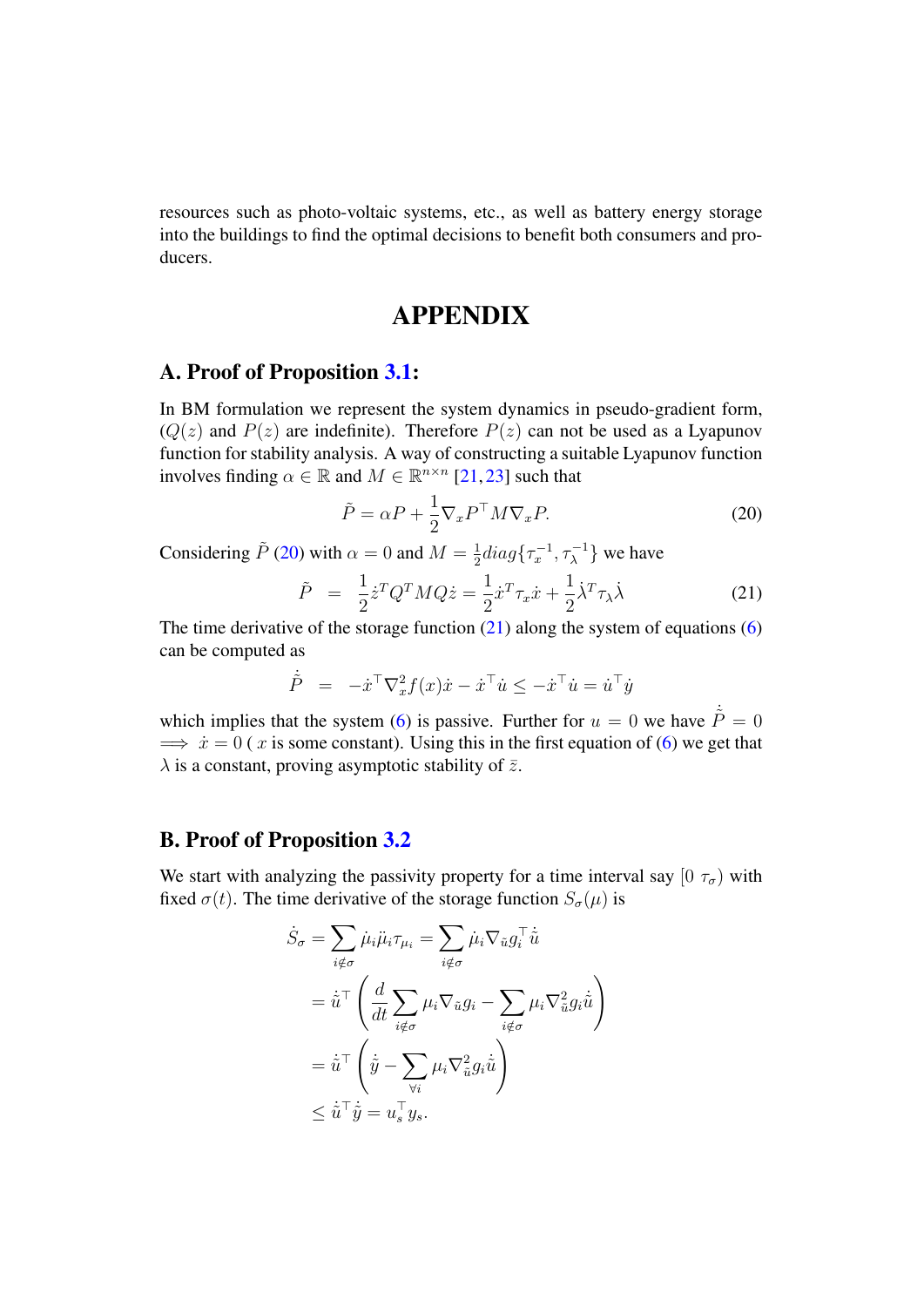In step two we use  $\sum_{i \notin \sigma} \mu_i \nabla_u g_i = \sum_{\forall i} \mu_i \nabla_u g_i$  (which is true since  $\mu_i = 0$ , if  $i \in \sigma$ ) and in step three we use the convexity of g and non-negativity of the  $\mu_i$ . The above inequality can be equivalently written as

$$
S_{\sigma}(\mu(\tau_{\sigma})) - S_{\sigma}(\mu(0)) \le \int_0^{\tau_{\sigma}} \dot{\tilde{u}}^{\top} \dot{\tilde{y}} dt \tag{22}
$$

Hence, the system of equation [\(12\)](#page-5-0) represent a finite family of passive systems and [\(13\)](#page-5-2) represents their corresponding storage functions. Since this is not sufficient to prove the passivity property of  $(12)$ , we further need to analyse the behaviour of the storage functions at all switching times. Let  $\sigma(t) \in \mathcal{P}$  denotes current active projection set as defined in  $(10)$ , then we have the following scenarios:

(i) For some  $i \notin \sigma(t^-)$ , let the projection of  $i^{th}$  constraint  $(g_i(\tilde{u}) \leq 0)$  becomes active (i.e  $\mu_i$  reaches 0 when  $g_i(\tilde{u}) < 0$ ) at time t. This implies a new element i is added to the projection set,  $i \in \sigma(t)$ . The term in the storage function corresponding to this i will not appear in [\(13\)](#page-5-2) as  $i \in \sigma(t)$ . This happens discontinuously because  $g_i(\tilde{u}, \sigma)$  switches from  $g_i(\tilde{u}) < 0$  to 0. Hence

<span id="page-16-0"></span>
$$
S_{\sigma(t)}(\mu(t)) < S_{\sigma(t^-)}(\mu(t^-)) \tag{23}
$$

(ii) In the case when the projection of an active constraint  $i \in \sigma(t^{-})$  becomes inactive i.e  $i \notin \sigma(t)$ , a new term  $\tau_{\mu_i} \dot{\mu}_i^2$  is added to the summation of the storage function [\(13\)](#page-5-2). But this happens in a continuous way because  $g_i(\tilde{u}, \sigma)$ has to increase from  $q_i(\tilde{u}) < 0$  to  $q_i(\tilde{u}) > 0$  by crossing 0. By continuity argument we have

<span id="page-16-1"></span>
$$
S_{\sigma(t)}(\mu(t)) = S_{\sigma(t^-)}(\mu(t^-))
$$
\n(24)

This situation are depicted in Fig. [3](#page-11-0) and [8.](#page-17-0) Now consider a  $\sigma_p \in \mathcal{P}$  as given in the proposition. Now consider a  $\sigma_p \in \mathcal{P}$  with the property that for every pair of switching times  $(t_i, t_j)$ ,  $i < j$  such that  $\sigma(t_i) = \sigma(t_j) = \sigma_p \in \mathcal{P}$  and  $\sigma(t_k) \neq \sigma_p$ for  $t_i < t_k < t_j$ . We assume that there are N switching times between  $t_i$  and  $t_j$ .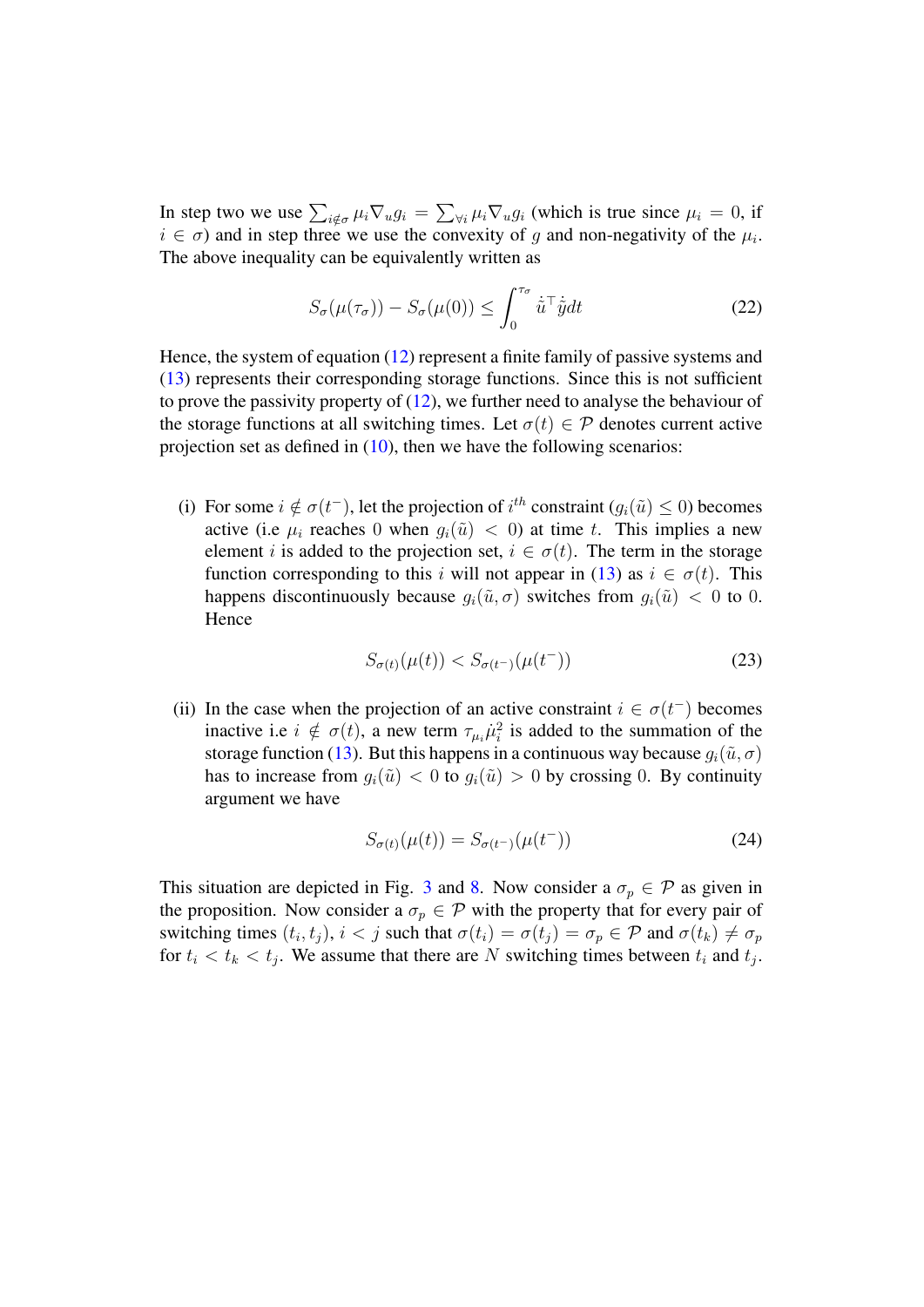<span id="page-17-0"></span>

Figure 8: Example for time evolution of storage function with two inequality constraints ( $p = 2$ ). Note that case (i) appears at switching time  $t_2$ ,  $t_4$  and case (ii) at  $t_1, t_3$ .

Noting that the storage function is not increasing at switching times we have,

$$
S_{\sigma(t_j)} \leq S_{\sigma(t_{j}^-)} \leq S_{\sigma(t_{i+N})} + \int_{t_{i+N}}^{t_j} \dot{\tilde{u}}^{\top} \dot{\tilde{y}} dt
$$
  
\n
$$
\leq S_{\sigma(t_{i+N}^-)} + \int_{t_{i+N}}^{t_j} \dot{\tilde{u}}^{\top} \dot{\tilde{y}} dt
$$
  
\n
$$
\leq S_{\sigma(t_{i+N-1})} + \int_{t_{i+N-1}}^{t_{i+N}} \dot{\tilde{u}}^{\top} \dot{\tilde{y}} dt + \int_{t_{i+N}}^{t_j} \dot{\tilde{u}}^{\top} \dot{\tilde{y}} dt
$$
  
\n
$$
\leq S_{\sigma(t_i)} + \int_{t_i}^{t_{i+1}} \dot{\tilde{u}}^{\top} \dot{\tilde{y}} dt + \dots + \int_{t_{i+N}}^{t_j} \dot{\tilde{u}}^{\top} \dot{\tilde{y}} dt
$$
  
\n
$$
= S_{\sigma(t_i)} + \int_{t_i}^{t_j} \dot{\tilde{u}}^{\top} \dot{\tilde{y}} dt
$$

Above we used  $(22)$ ,  $(23)$  and  $(24)$ . We thus conclude the system is passive with port variables  $(\dot{u}, \dot{y})$ .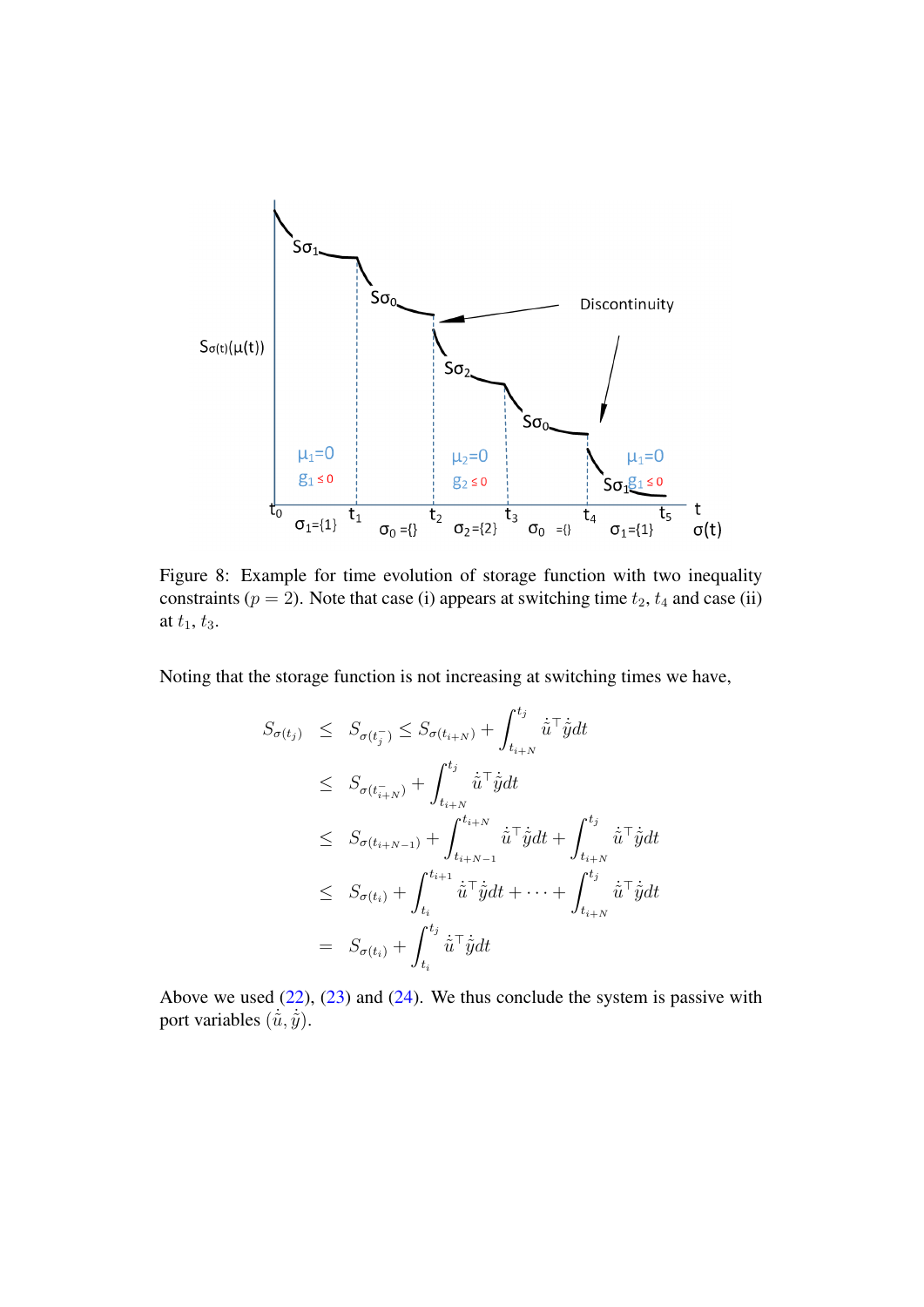#### C. Proof of Proposition [3.3](#page-6-3)

From  $(22)$ ,  $(23)$  and  $(24)$  in Proposition [3.2,](#page-5-1) we can infer that the Lyapunov func-tion [\(13\)](#page-5-2) is non-increasing for a constant  $\tilde{u} = \tilde{u}^*$ , concluding Lyapunov stability. Now we use hybrid Lasalle's theorem condition [\[9\]](#page-20-1) to show that  $\Omega_e$  is the maximal positively invariant set, defined by

- (i)  $\dot{S}_{\sigma}(\mu(t)) = 0$  for fixed  $\sigma$ . This is can be verified by substituting  $\tilde{u} = \tilde{u}^*$  a constant in [\(22\)](#page-15-2).
- (ii)  $(S_{\sigma(t^-)}(\mu(t^-)) = S_{\sigma(t)}(\mu(t))$  if  $\sigma$  switches between  $\sigma(t^-)$  to  $\sigma(t)$  at time t. In [\(8\)](#page-4-2), if  $g_i(\tilde{u}^*) < 0$  and the corresponding  $\mu_i^* > 0$  then  $\mu_i$  linearly converges to zero, causing a discontinuity in the Lyapunov function  $S_{\sigma}(\mu(t))$  (case-i of Proposition [3.2\)](#page-5-1). This does not happen if either

<span id="page-18-0"></span>
$$
g_i(\tilde{u}^*) < 0
$$
 and  $\mu_i^* = 0$  or  $g_i(\tilde{u}^*) = 0$  and  $\mu_i^* \ge 0$  (25)

 $g_i(\tilde{u}^*)$  < 0 and  $\mu_i^* = 0$  or  $g_i(\tilde{u}^*) = 0$ ,  $\mu_i^* \ge 0$  because both conditions imply  $\dot{\mu}_i = 0.$ 

Consider the quadratic norm  $V(\mu) = \frac{1}{2}(\mu - \bar{\mu})^{\top} \tau_{\mu}(\mu - \bar{\mu})$ . Next, using (8), (9) and (17) together with  $g_i^+$  $i^{\dagger}(\tilde{u})_{\mu_i} \leq g_i(\tilde{u})$ , we show that the  $V(\mu)$  is non-increasing

$$
\dot{V} = (\mu - \bar{\mu})^{\top} g^{+}(\tilde{u}^{*})_{\mu} \leq (\mu - \bar{\mu})^{\top} g(\tilde{u}^{*})
$$
\n
$$
= \sum_{\forall i \notin \sigma(t)} (\mu_{i} - \bar{\mu}_{i})^{\top} g_{i}(\tilde{u}^{*}) + \sum_{\forall i \in \sigma(t)} (\mu_{i} - \bar{\mu}_{i})^{\top} g_{i}(\tilde{u}^{*})
$$
\n
$$
= \sum_{\forall i \notin \sigma(t)} (\mu_{i} - \bar{\mu}_{i})^{\top} g_{i}(\tilde{u}^{*})
$$
\n
$$
= \sum_{\forall i \notin \sigma(t)} \mu_{i}^{\top} g_{i}(\tilde{u}^{*}) \leq 0
$$

This implies that the trajectories of [\(8\)](#page-4-2) are bounded for  $\tilde{u} = \tilde{u}^*$ . If  $g_i(\tilde{u}^*) > 0$ ,  $\mu_i$  increases linearly, contradicting the boundedness of the trajectories. The proof follows by noting that conditions in [\(25\)](#page-18-0) represent  $\Omega_e$  set.

#### D. Proof of Proposition [3.4](#page-6-2)

Define the storage function  $\tilde{S}_{\sigma}(x,\lambda,\mu) = \tilde{P}(x,\lambda) + S_{\sigma}(\mu)$ . The time differential of  $\tilde{S}_{\sigma}(x,\lambda,\mu)$  is

$$
\dot{\tilde{S}}_{\sigma}(x,\lambda,\mu) = -\dot{u}^{\top}\dot{x} + \dot{\tilde{u}}^{\top}\dot{\tilde{y}} \leq -\dot{v}^{\top}\dot{x}
$$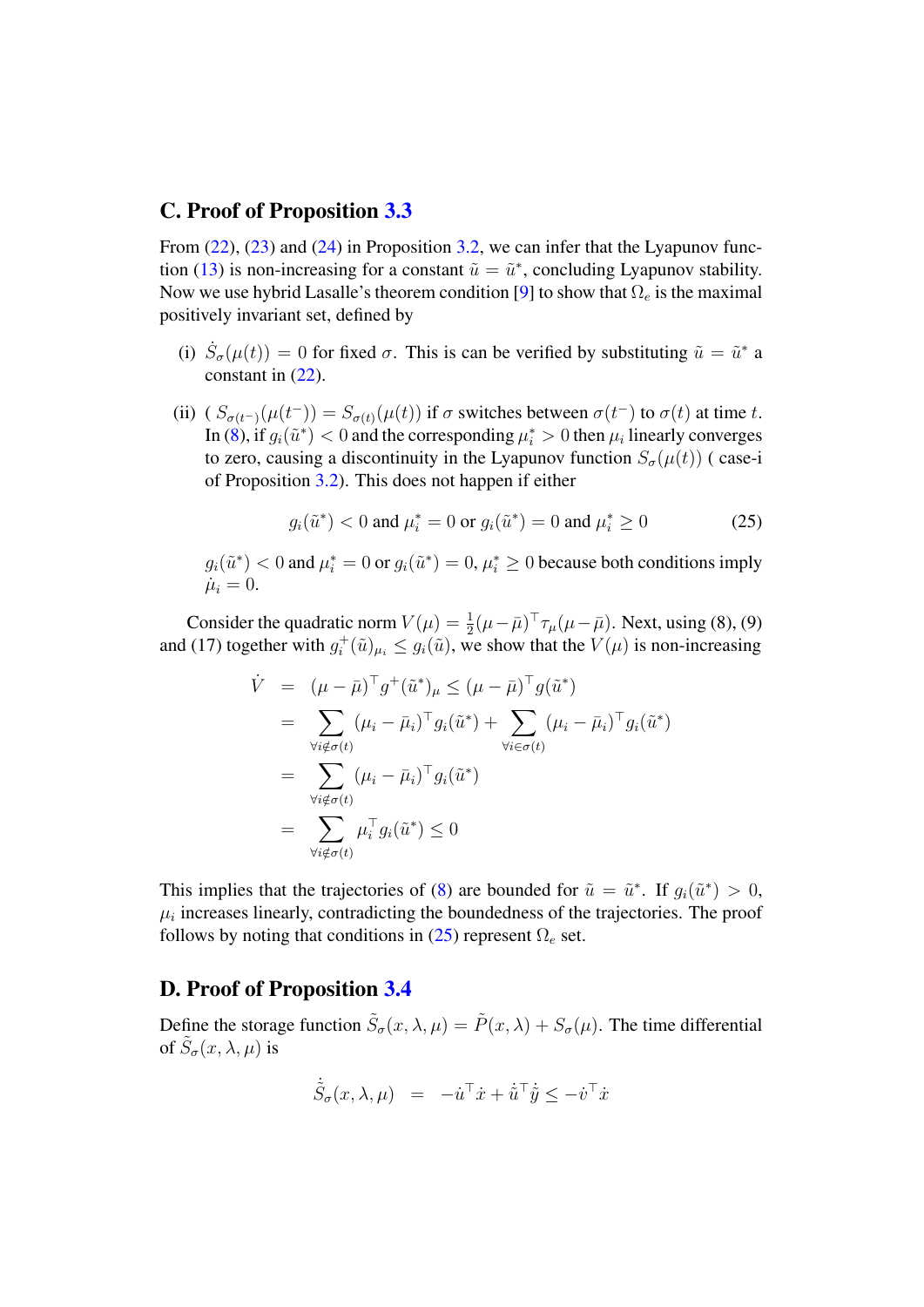The interconnection of [\(6\)](#page-4-0) and [\(8\)](#page-4-2), with  $v = 0$ , gives

$$
-\tau_x \dot{x} = \left(\nabla_x f(x) + \sum_{i=1}^m \lambda_i \nabla_x h_i(x) + \sum_{i=1}^p \mu_i \nabla_x g_i(x)\right)
$$
  
\n
$$
\tau_{\lambda_i} \dot{\lambda}_i = h_i(x)
$$
  
\n
$$
\tau_{\mu} \dot{\mu}_i = \begin{cases} g_i(x) & \text{if } \mu_i > 0 \ \forall i \in \{1, \dots, p\} \\ \max(0, g_i(x)) & \text{if } \mu_i = 0 \end{cases}
$$
 (26)

which represent the primal-dual gradient dynamics of [\(3\)](#page-3-0). Hence the overall system take the form of primal-dual gradient dynamics representing optimization problem with both equality and in-equality constraint [\(15\)](#page-6-0).

When  $v = 0$ ,  $\dot{\tilde{S}}_{\sigma}(x, \lambda, \mu) \leq 0$ , for the interconnected system. Stability can thus be concluded using the relation between passivity and stability  $\begin{bmatrix} 31 \end{bmatrix}$  and Propositions [3.2,](#page-5-1) [3.3.](#page-6-3)

# References

- <span id="page-19-0"></span>[1] A. Ben-Tal and A. Nemirovski, *Lectures on modern convex optimization: analysis, algorithms, and engineering applications*. SIAM, 2001.
- <span id="page-19-1"></span>[2] T. Ibaraki and N. Katoh, *Resource allocation problems: algorithmic approaches*. MIT press, 1988.
- <span id="page-19-2"></span>[3] F. P. Kelly, A. K. Maulloo, and D. K. Tan, "Rate control for communication networks: shadow prices, proportional fairness and stability," *Journal of the Operational Research society*, vol. 49, no. 3, pp. 237–252, 1998.
- <span id="page-19-3"></span>[4] S. Boyd and L. Vandenberghe, *Convex optimization*. Cambridge university press, 2004.
- <span id="page-19-4"></span>[5] L. Xiao and S. Boyd, "Optimal scaling of a gradient method for distributed resource allocation," *Journal of optimization theory and applications*, vol. 129, no. 3, pp. 469–488, 2006.
- <span id="page-19-5"></span>[6] T. Kose, "Solutions of saddle value problems by differential equations," *Econometrica, Journal of the Econometric Society*, pp. 59–70, 1956.
- <span id="page-19-6"></span>[7] K. J. Arrow, L. Hurwicz, H. Uzawa, and H. B. Chenery, "Studies in linear and non-linear programming," 1958.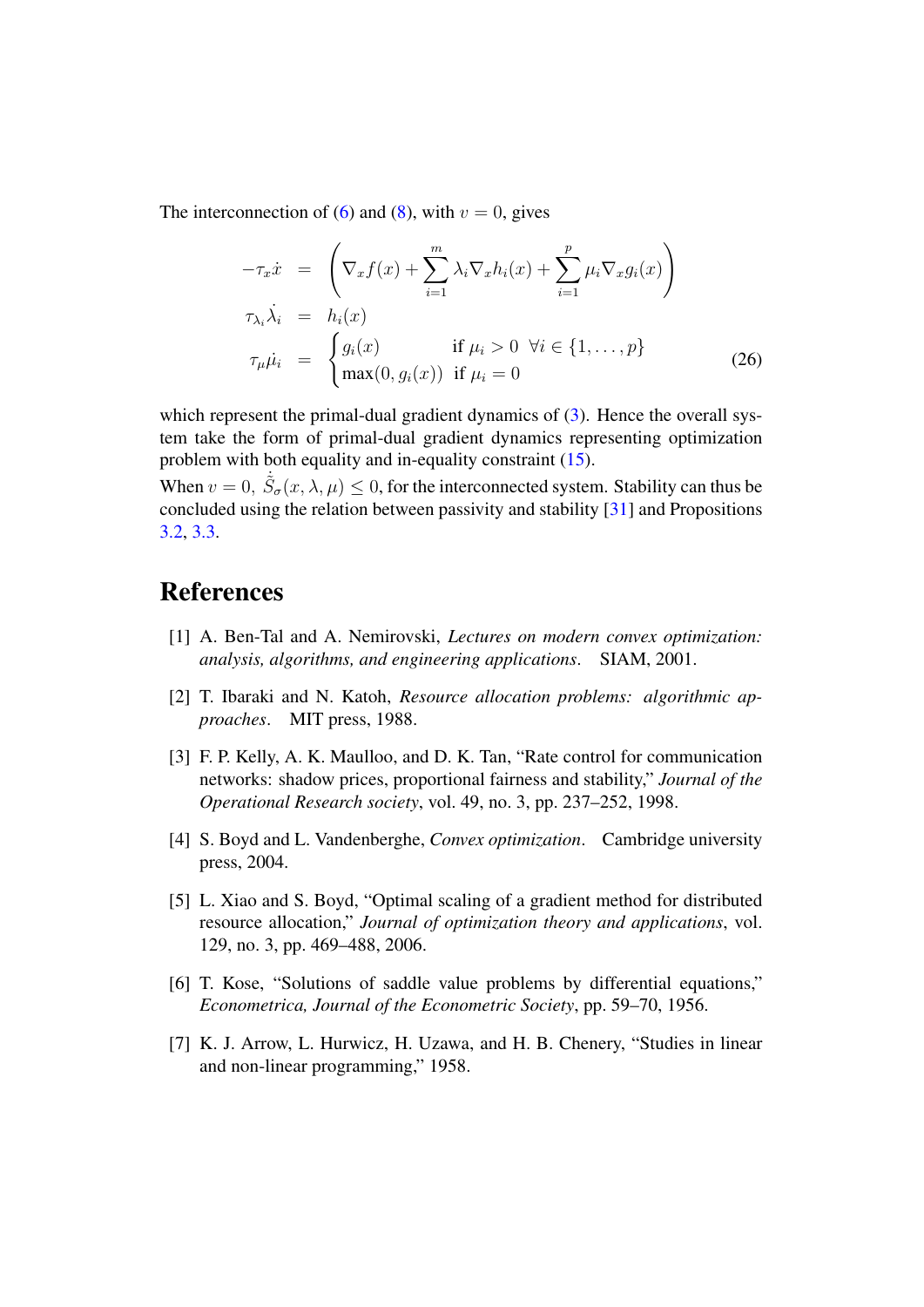- <span id="page-20-0"></span>[8] D. Feijer and F. Paganini, "Stability of primal–dual gradient dynamics and applications to network optimization," *Automatica*, vol. 46, no. 12, pp. 1974–1981, 2010.
- <span id="page-20-1"></span>[9] J. Lygeros, K. H. Johansson, S. N. Simic, J. Zhang, and S. S. Sastry, "Dynamical properties of hybrid automata," *IEEE Transactions on automatic control*, vol. 48, no. 1, pp. 2–17, 2003.
- <span id="page-20-2"></span>[10] D. Jeltsema and J. M. Scherpen, "Multidomain modeling of nonlinear networks and systems," *IEEE Control Systems Magazine*, vol. 29, no. 4, 2009.
- <span id="page-20-3"></span>[11] T. Stegink, C. De Persis, and A. van der Schaft, "A unifying energy-based approach to stability of power grids with market dynamics," *IEEE Transactions on Automatic Control*, vol. PP, no. 99, pp. 1–11, 2016.
- <span id="page-20-4"></span>[12] A. Cherukuri, E. Mallada, and J. Cortés, "Asymptotic convergence of constrained primal–dual dynamics," *Systems & Control Letters*, vol. 87, pp. 10– 15, 2016.
- <span id="page-20-5"></span>[13] J. W. Simpson-Porco, "Input/output analysis of primal-dual gradient algorithms," in *Communication, Control, and Computing (Allerton), 2016 54th Annual Allerton Conference on*. IEEE, 2016, pp. 219–224.
- <span id="page-20-6"></span>[14] P. Yi, Y. Hong, and F. Liu, "Distributed gradient algorithm for constrained optimization with application to load sharing in power systems," *Systems & Control Letters*, vol. 83, pp. 45–52, 2015.
- <span id="page-20-7"></span>[15] M. Roozbehani, M. A. Dahleh, and S. K. Mitter, "Volatility of power grids under real-time pricing," *IEEE Transactions on Power Systems*, vol. 27, no. 4, pp. 1926–1940, 2012.
- <span id="page-20-8"></span>[16] K. Ma, G. Hu, and C. J. Spanos, "Energy management considering load operations and forecast errors with application to hvac systems," *IEEE Transactions on Smart Grid*, vol. PP, no. 99, pp. 1–10, 2016.
- <span id="page-20-9"></span>[17] H. Hao, A. Kowli, Y. Lin, P. Barooah, and S. Meyn, "Ancillary service for the grid via control of commercial building hvac systems," in *American Control Conference (ACC), 2013*. IEEE, 2013, pp. 467–472.
- <span id="page-20-10"></span>[18] P. Palensky and D. Dietrich, "Demand side management: Demand response, intelligent energy systems, and smart loads," *IEEE transactions on industrial informatics*, vol. 7, no. 3, pp. 381–388, 2011.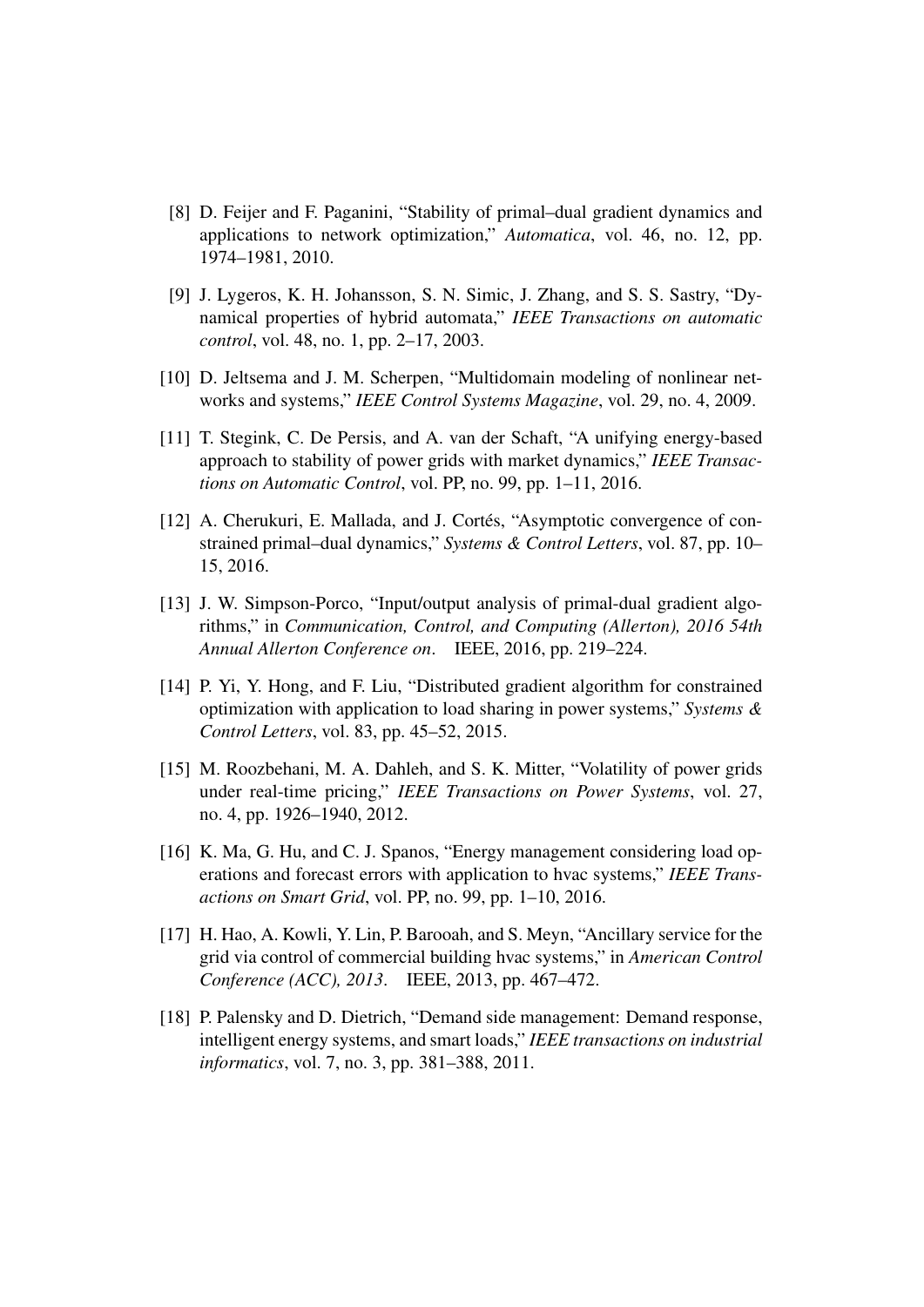- <span id="page-21-0"></span>[19] J. L. Mathieu, S. Koch, and D. S. Callaway, "State estimation and control of electric loads to manage real-time energy imbalance," *IEEE Transactions on Power Systems*, vol. 28, no. 1, pp. 430–440, 2013.
- <span id="page-21-1"></span>[20] V. Chinde, K. Kosaraju, A. Kelkar, R. Pasumarthy, S. Sarkar, and N. Singh, "Building hvac systems control using power shaping approach," in *American Control Conference (ACC), 2016*. IEEE, 2016, pp. 599–604.
- <span id="page-21-2"></span>[21] K. Kosaraju, R. Pasumarthy, N. Singh, and A. Fradkov, "Control using new passivity property with differentiation at both ports," *Indian Control Conference (ICC)*, pp. 7–11, 2017.
- <span id="page-21-3"></span>[22] K. Kosaraju, V. Chinde, R. Pasumarthy, A. Kelkar, and N. Singh, "Stability analysis of constrained optimizationproblem using passivity approach," *arXiv:1708.03212*, 2017.
- <span id="page-21-4"></span>[23] R. Ortega, D. Jeltsema, and J. M. Scherpen, "Power shaping: A new paradigm for stabilization of nonlinear rlc circuits," *IEEE Transactions on Automatic Control*, vol. 48, no. 10, pp. 1762–1767, 2003.
- <span id="page-21-5"></span>[24] J. Zhao and D. J. Hill, "A notion of passivity for switched systems with statedependent switching," *Journal of control theory and applications*, vol. 4, no. 1, pp. 70–75, 2006.
- <span id="page-21-6"></span>[25] M. Zefran, F. Bullo, and M. Stein, "A notion of passivity for hybrid systems," *IEEE Conference on Decision and Control (CDC)*, 2001.
- <span id="page-21-7"></span>[26] E. Wei, "Distributed optimization and market analysis of networked systems," Ph.D. dissertation, Massachusetts Institute of Technology, 2014.
- <span id="page-21-8"></span>[27] G. P. Henze and M. Krarti, "Predictive optimal control of active and passive building thermal storage inventory," *Architectural Engineering–Faculty Publications*, p. 1, 2003.
- <span id="page-21-9"></span>[28] R. P. Hämäläinen, J. Mäntysaari, J. Ruusunen, and P.-O. Pineau, "Cooperative consumers in a deregulated electricity marketdynamic consumption strategies and price coordination," *Energy*, vol. 25, no. 9, pp. 857–875, 2000.
- <span id="page-21-10"></span>[29] ERS, "Energy Resource Station Technical Description," [http://www.](http://www.iowaenergycenter.org/energy-resource-station-ers/) [iowaenergycenter.org/energy-resource-station-ers/,](http://www.iowaenergycenter.org/energy-resource-station-ers/) 2015.
- <span id="page-21-11"></span>[30] S. Wilcox and W. Marion, *Users manual for TMY3 data sets*. National Renewable Energy Laboratory Golden, CO, 2008.